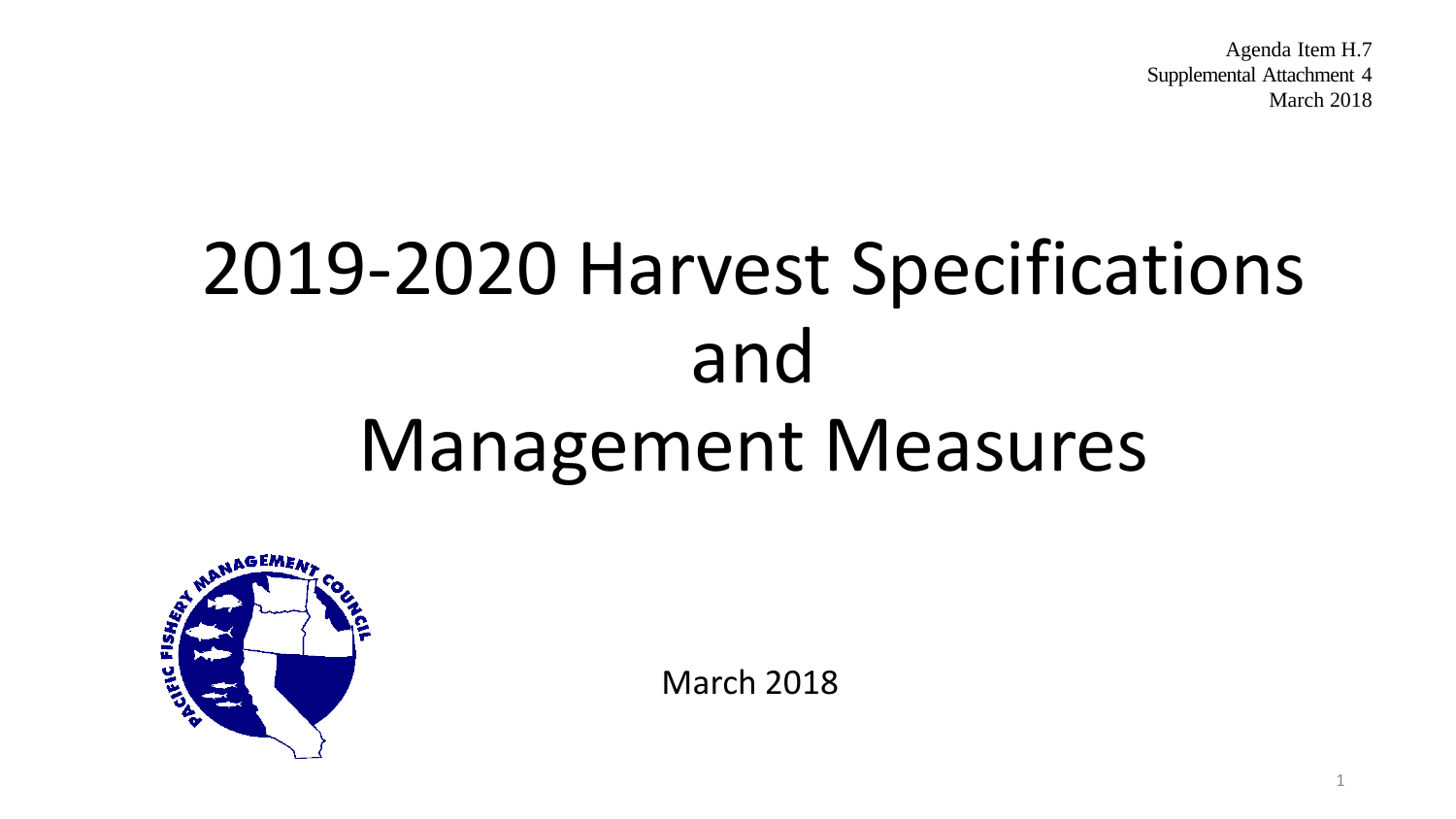#### Road Map

- 1. Progress to Date
- 2. Harvest Specifications Alternatives and Associated Biological Impacts
- 3. Results of the Analysis of the Integrated Alternatives
- 4. Summary of the Economic Analysis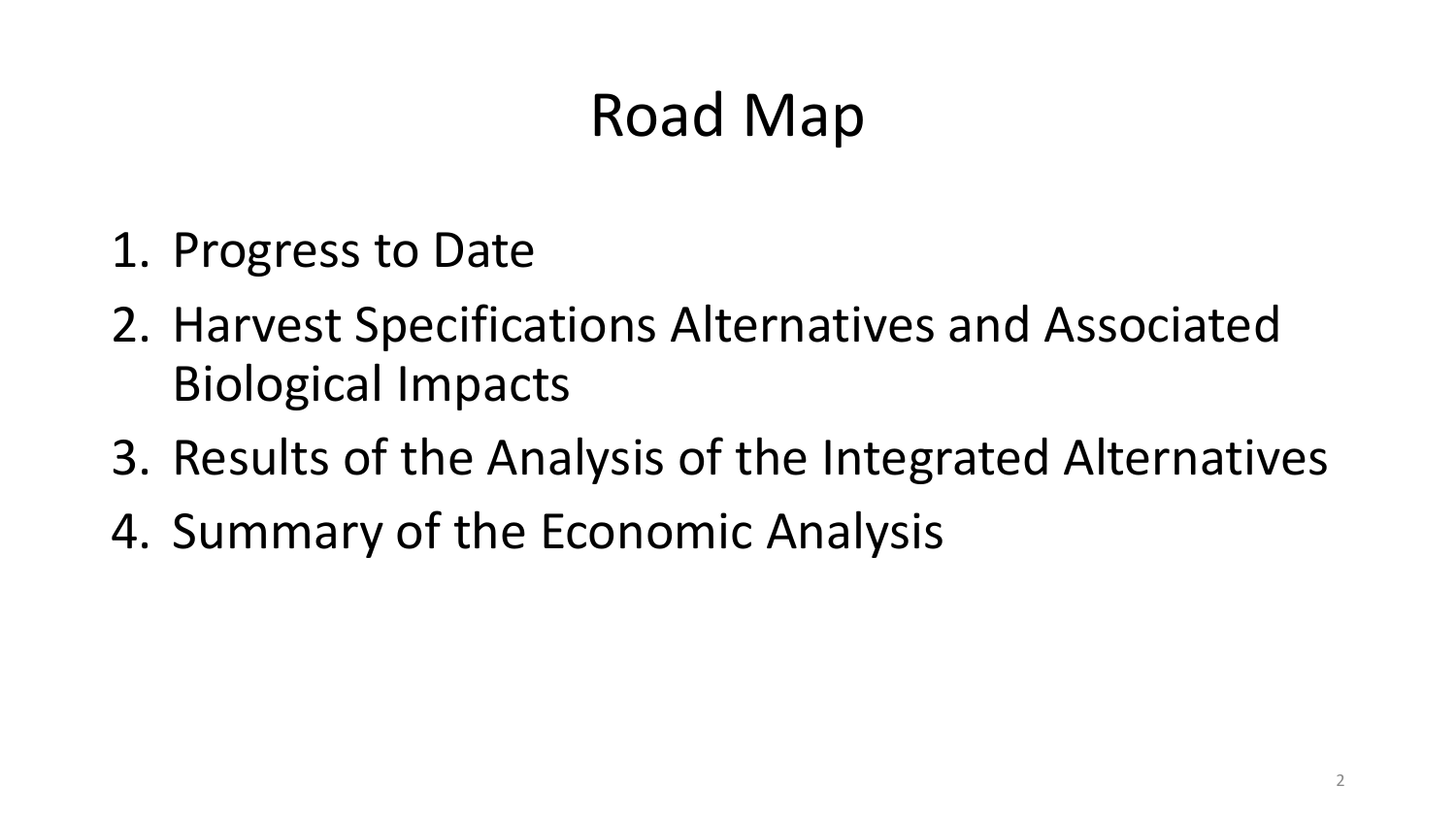#### Progress to Date

 $\checkmark$  Complete harvest specifications and integrated alternatives analyses were submitted for internal review on schedule

- $\checkmark$  Internal review completed, document updated accordingly, ready for April briefing book publication
- $\checkmark$  The NEPA analysis will be an EA
- $\checkmark$  January 1 implementation is within reach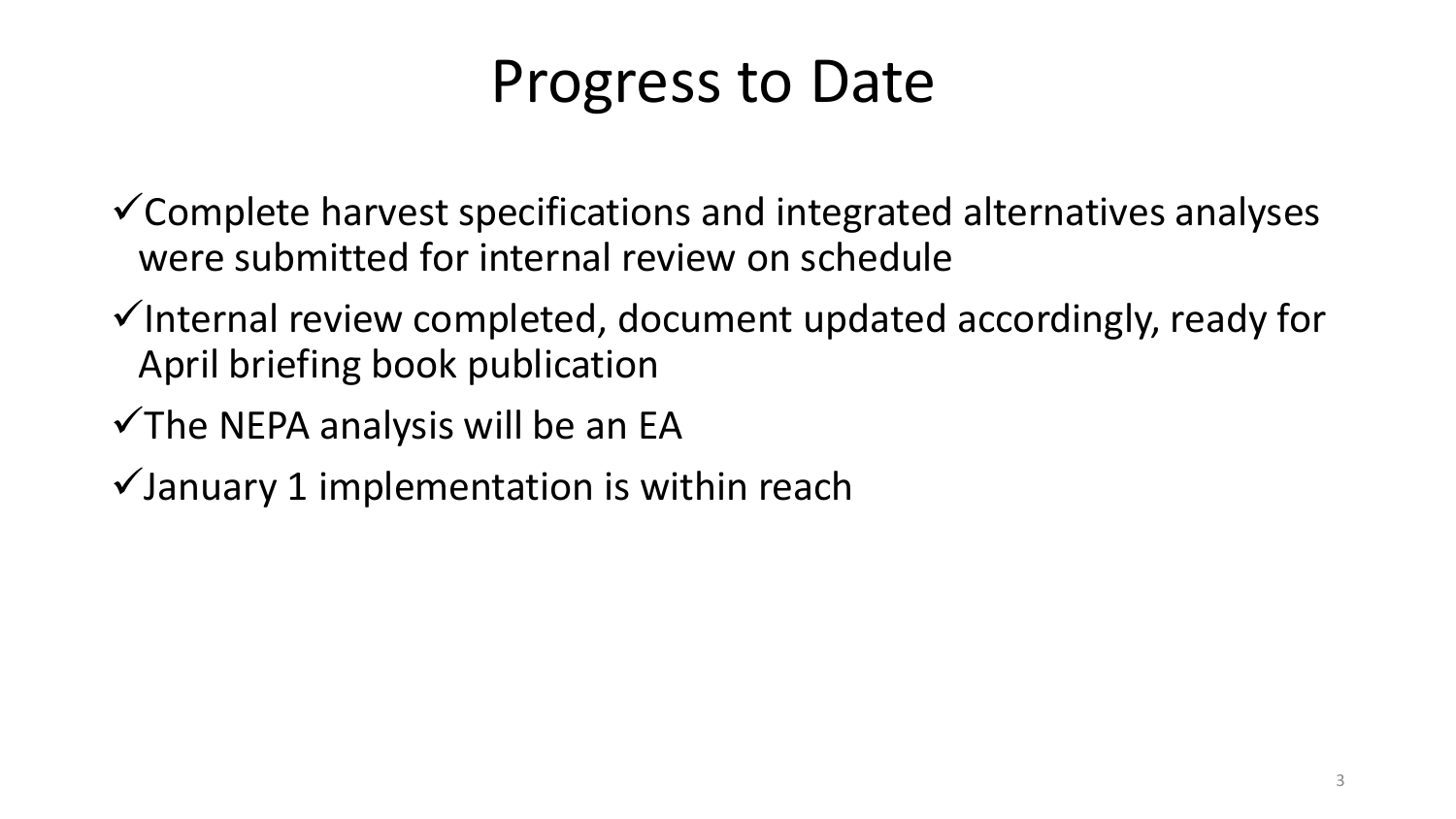### Need to Correct Harvest Specifications Decisions Made to Date

- The wrong lingcod harvest specifications were adopted in November due to a copy and paste error
	- $\triangleright$  Revised projections were reviewed by the SSC Groundfish Subcommittee and the Integrated Alternatives Analysis was revised accordingly
	- $\triangleright$  The SSC will recommend OFLs at this meeting
- The wrong 2020 bocaccio OFL was adopted in November
	- $\triangleright$  The change is minor (ACL is 21 mt less than what was adopted) and does not affect the Integrated Alternatives analysis
	- The SSC will recommend a revised 2020 OFL at this meeting
- The "default" HCR for yelloweye was incorrect in November
	- $\triangleright$  The default P\* was 0.4 and a P\* of 0.45 was adopted
	- $\triangleright$  No change to the ACLs
	- $\triangleright$  The Council will be asked what P<sup>\*</sup> is part of their preferred alternative in April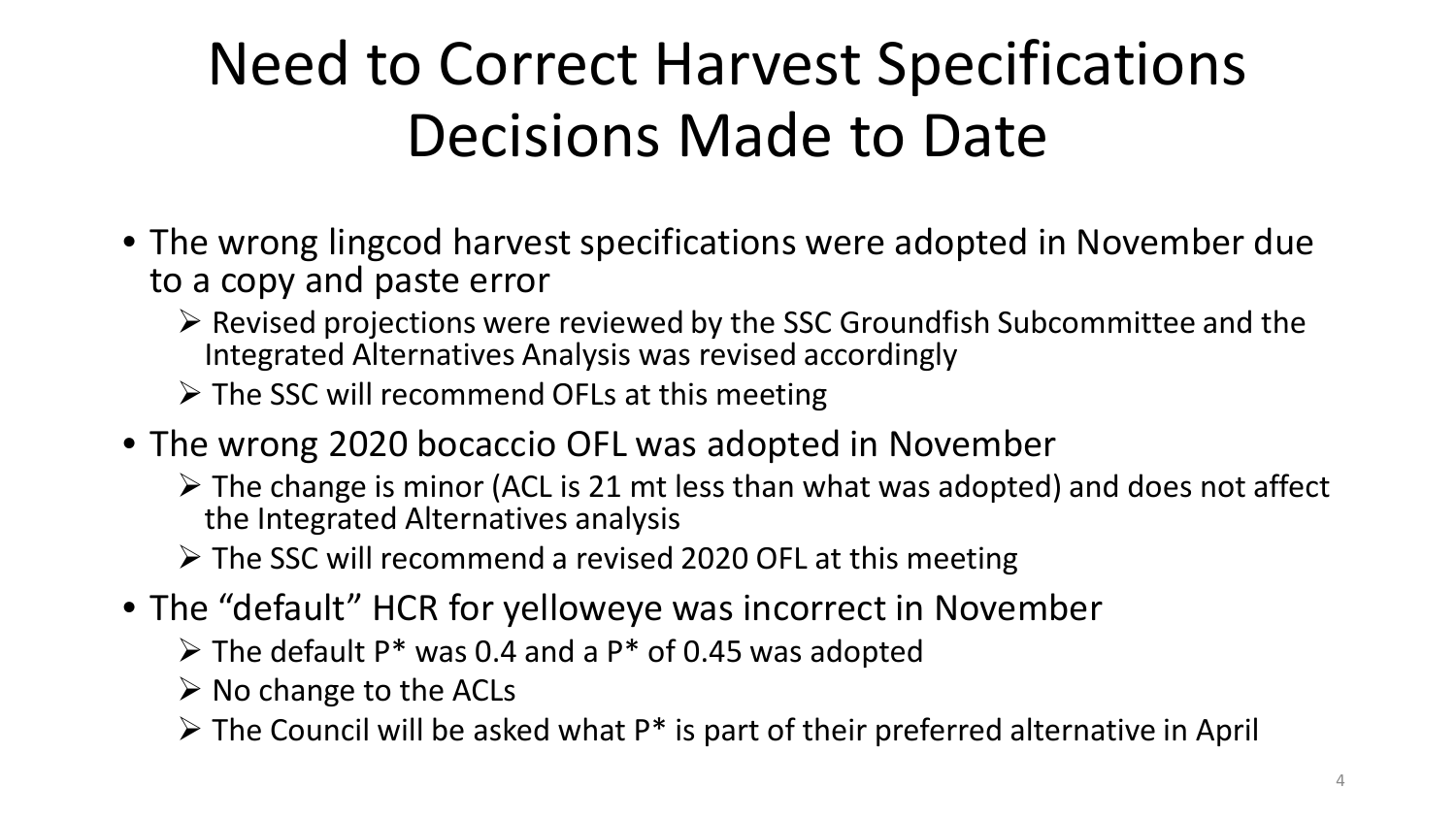## Harvest Specifications Alternatives and Associated Biological Impacts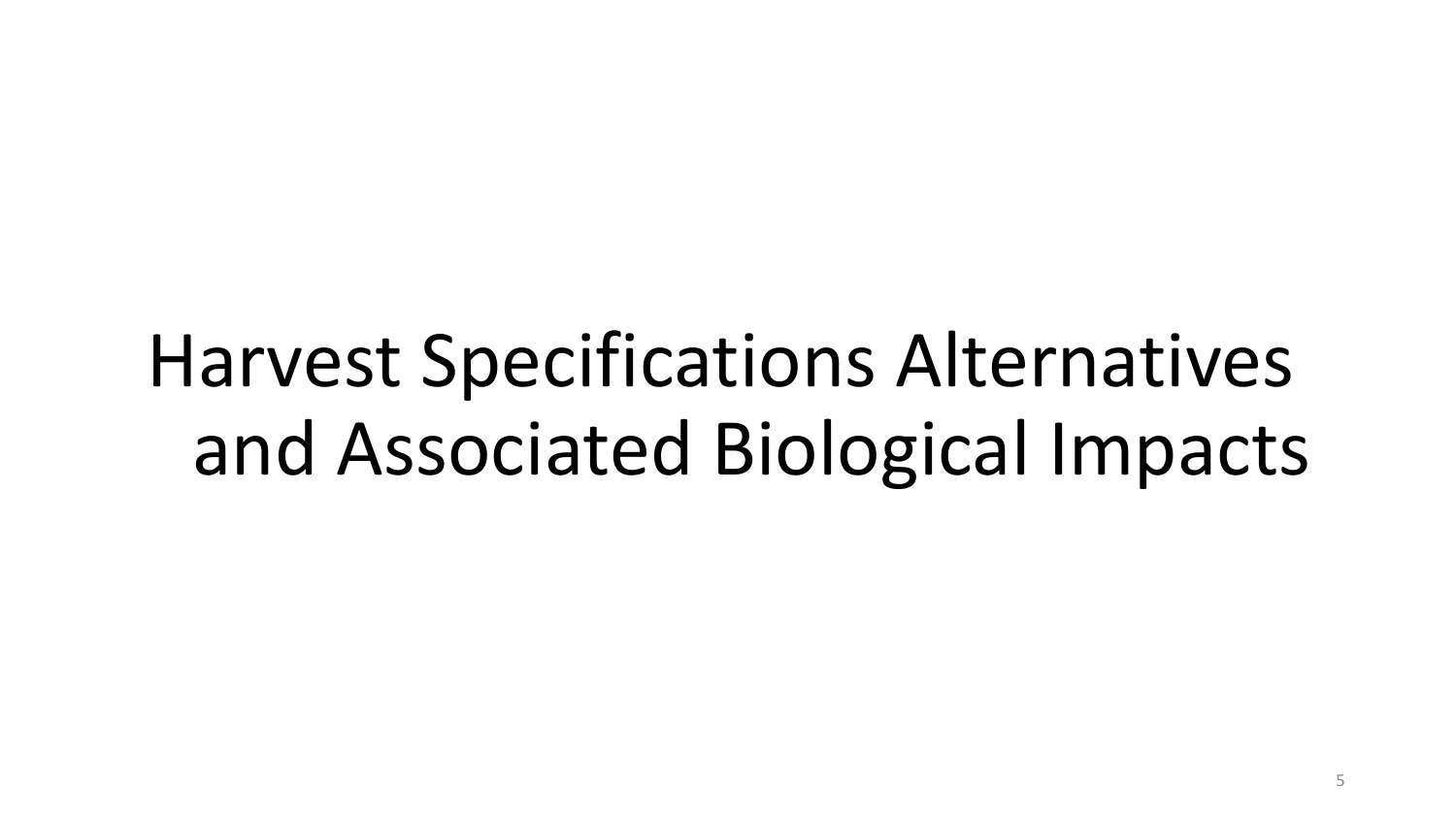#### California Scorpionfish Under Two HCRs and Two States of Nature

- 2017 assessment indicates a healthy stock at a 54% depletion
- Assumed natural mortality rate (M) is the major axis of uncertainty in the decision table
- Two ACL alts.:
	- $\triangleright$  No Action: ACL = 150 mt
	- $\triangleright$  Alt. 1 (preferred): ACL = ABC (P\* = 0.45)
- The stock remains healthy under both ACL alternatives based on the most likely base model 10-year projections
- The stock remains healthy under the No Action ACL but is projected to be severely depleted (9%) under the Preferred ACL alternative based on the less likely low state of nature model 10- year projections

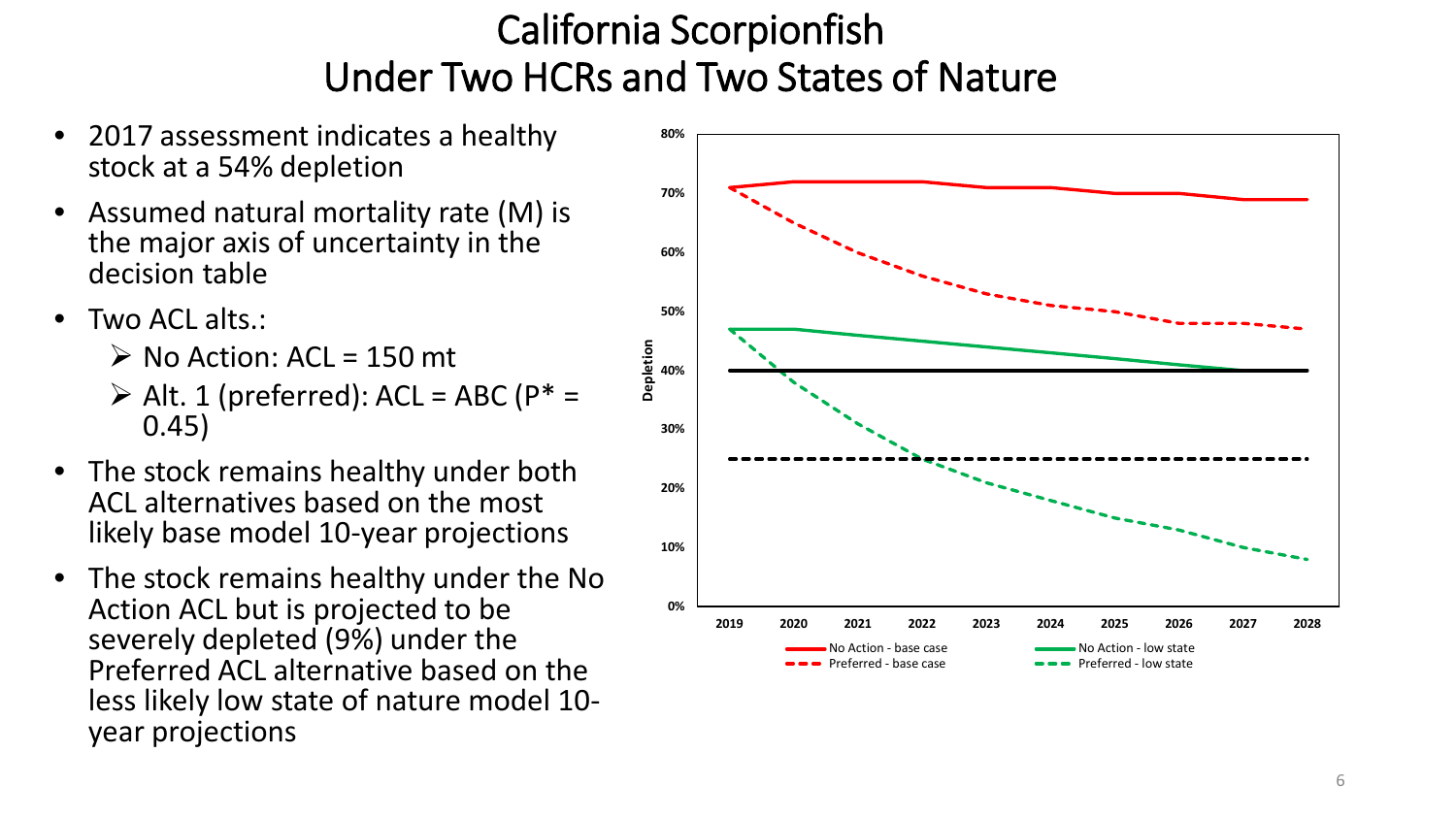#### Lingcod Under Two HCRs Assuming the Revised Base Model

- 2017 assessment indicates a healthy stock in the north (OR & WA) at a 58% depletion and in the precautionary zone in the south (CA) at a 32% depletion
- Two ACL alts. In the south:
	- $\triangleright$  No Action: ACL = ABC ( $P^* = 0.40$ )
	- $\triangleright$  Alt. 1 (preferred): ACL = ABC  $(P^* = 0.45)$
- The northern stock remains healthy based on the most likely base model 10-year projections
- The stock slowly rebuilds in the south under both ACL alternatives based on the most likely base model 10-year projections with about a 1% depletion difference in 10 years  $7<sup>7</sup>$

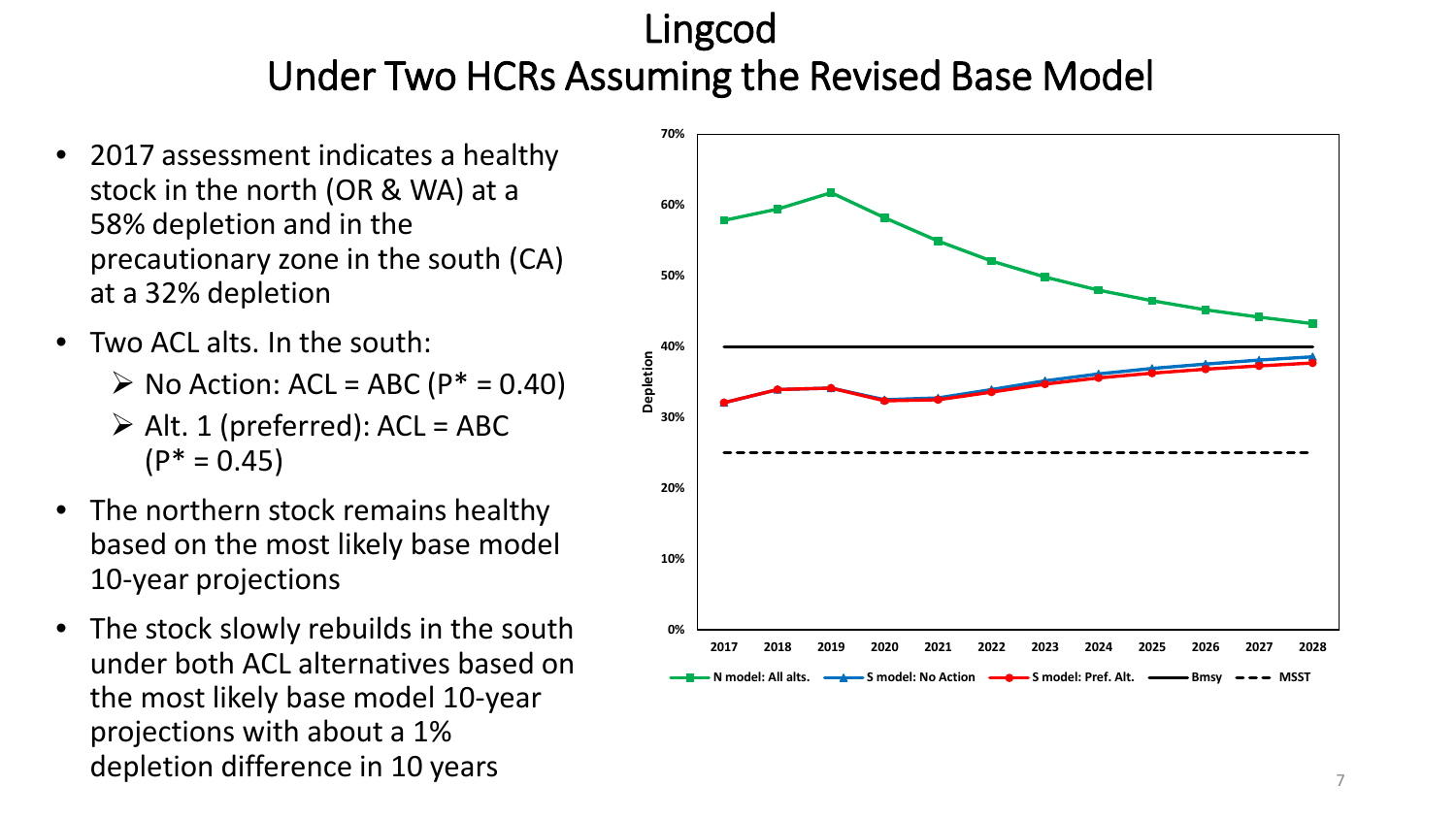#### Yelloweye Rockfish ACL/Rebuilding Alternatives

- 2017 assessment indicates a more productive population with a depletion of 28%
- Three ACL alts.:
	- $\triangleright$  No Action: ACL based on SPR = 76%; 2019 ACL = 29 mt
	- $\triangleright$  Alt. 1: ACL based on SPR = 70%; 2019 ACL = 39 mt
	- $\triangleright$  Alt. 2: ACL based on SPR = 65%;  $2019$  ACL = 48 mt
- The median year to rebuild under these alternatives varies from 2027 under the No Action Alt. to 2028 and 2029 under Alts. 2 and 3, respectively
- This compares to the shortest time to rebuild (no yelloweye impacts starting in 2019) of 2026

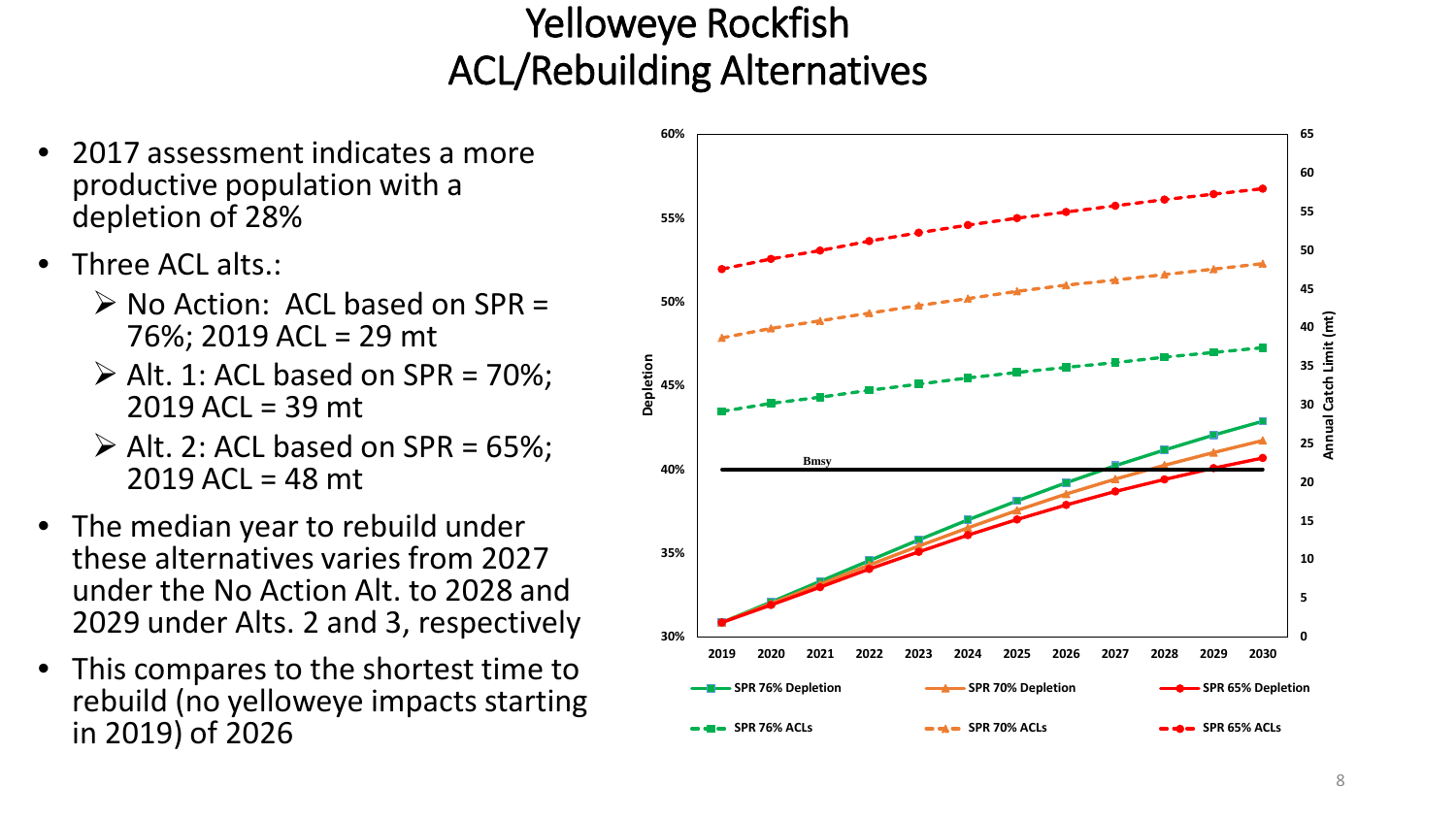#### Yelloweye Rockfish Critical Uncertainties

- Steepness of the S-R relationship (h) and the natural mortality rate (M) are assumed and higher than previous estimates
- If actual steepness is lower than assumed, rebuilding objectives may not be met
- Natural mortality is based on the oldest age in the population, which is highly uncertain
- Adaptive management and the low likelihood of future full ACL attainment means rebuilding objectives will likely be met sooner

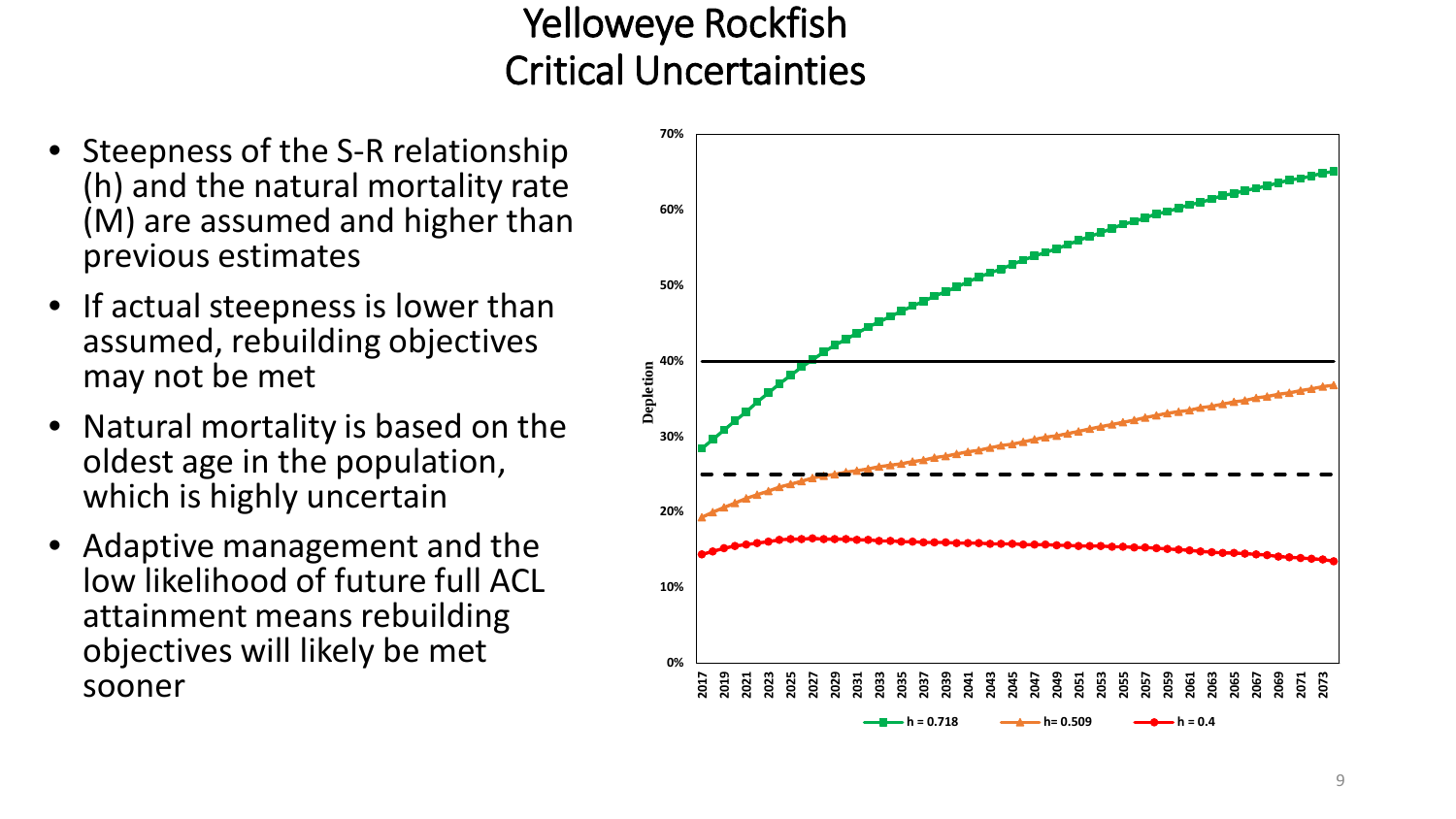# Results of the Analysis of the Integrated Alternatives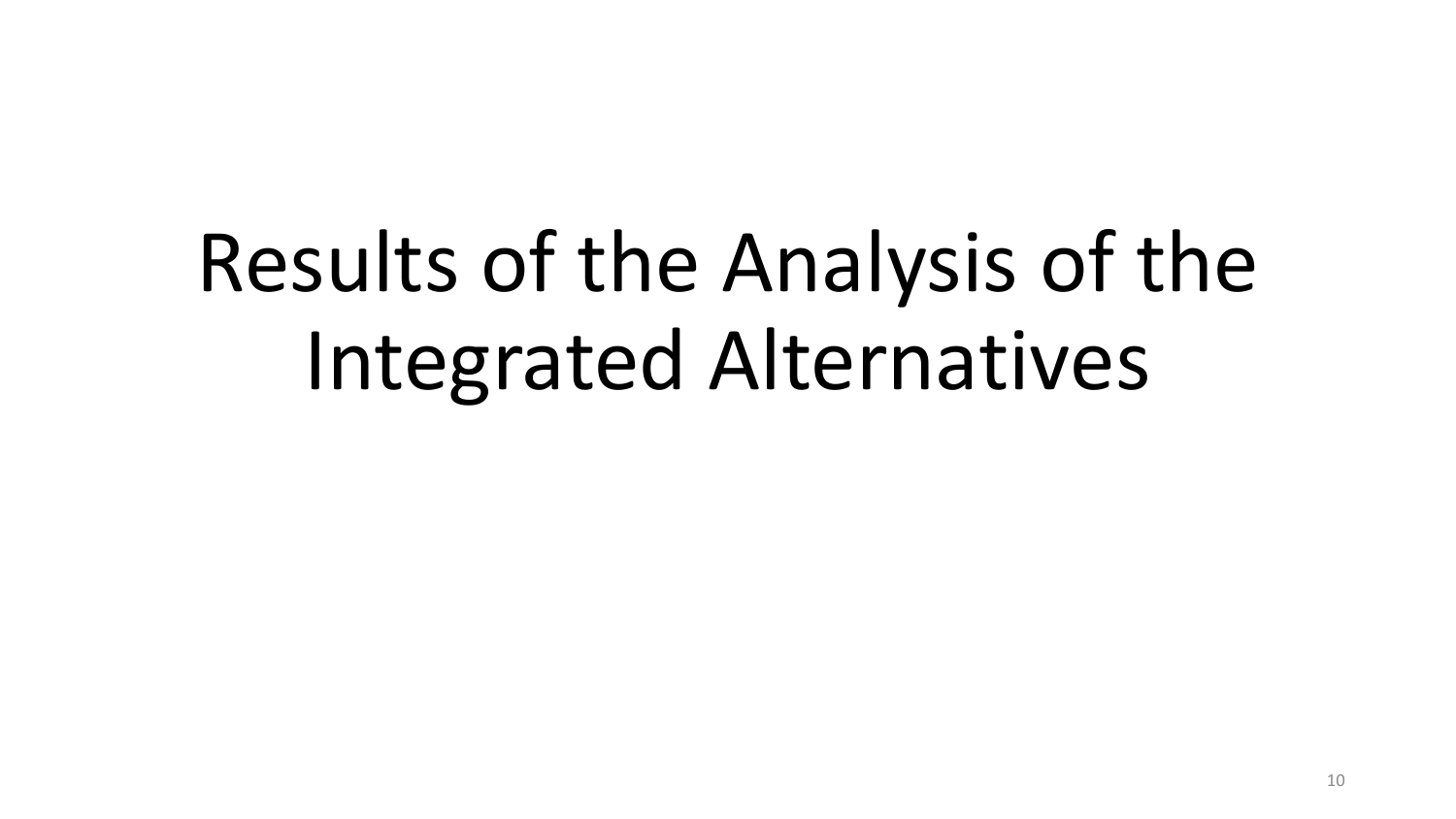#### Integrated Alternatives

- Combine the harvest specifications alternatives with routine adjustments to management measures to keep catch within the ACLs
- Routine measures are those previously analyzed and available in regulation. For example RCA adjustments, bag limits, trip limits, size limits, etc.
- The Integrated Alternatives analyses also include options to evaluate alternative stock complex compositions for implementation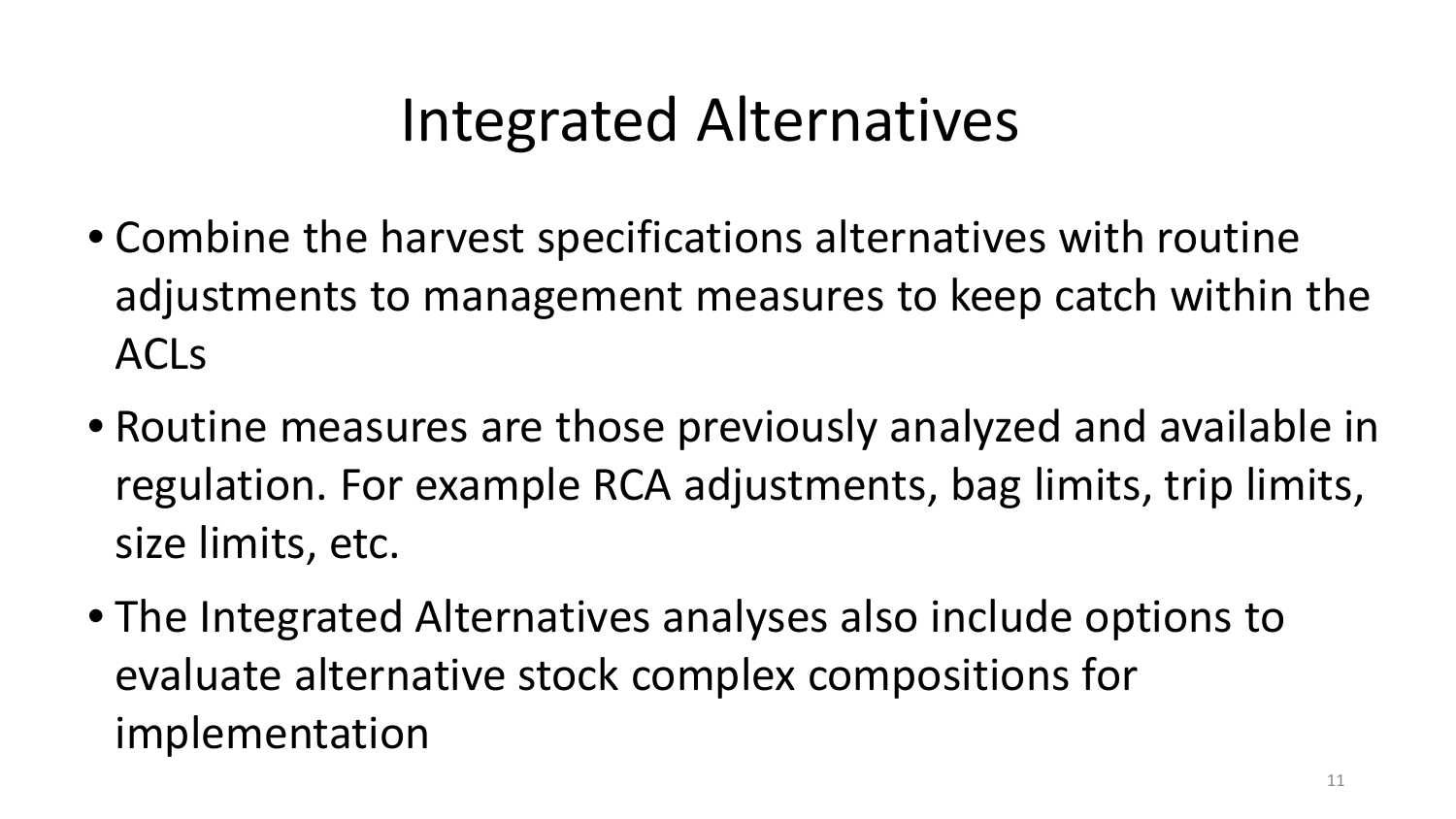#### How the Integrated Alternatives are Structured

- No Action: Default HCRs are implemented for all stocks and stock complexes
- Alt. 1: Default HCRs are implemented for all stocks and stock complexes except for CA scorpionfish, lingcod, and yelloweye rockfish
	- The preferred HCR alternatives for CA scorpionfish and lingcod are assumed (ACL = ABC ( $P^* = 0.45$ )
	- $\triangleright$  The yelloweye ACL is based on an SPR harvest rate of 70%
- Alt. 2: Default HCRs are implemented for all stocks and stock complexes except for CA scorpionfish, lingcod, and yelloweye rockfish
	- The preferred HCR alternatives for CA scorpionfish and lingcod are assumed (ACL = ABC ( $P^* = 0.45$ )
	- $\triangleright$  The yelloweye ACL is based on an SPR harvest rate of 65%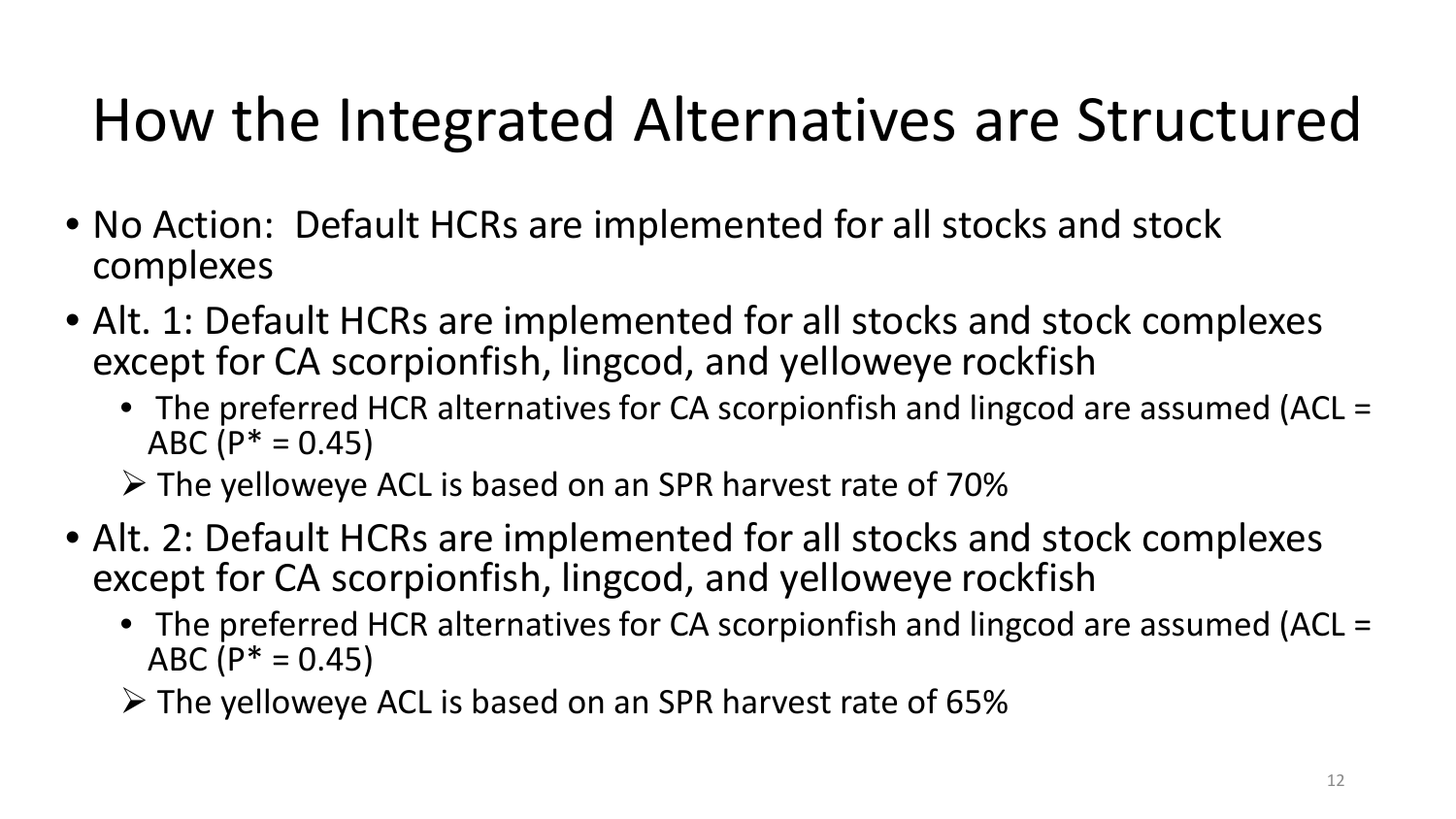### Yelloweye Rockfish- Integrated Alternatives and Management Measures

• As a reminder, the Council recommended status quo allocation alternatives for preliminary analysis in November 2017

|                             |               | <b>Allocation Alternatives</b> |                |                |  |  |
|-----------------------------|---------------|--------------------------------|----------------|----------------|--|--|
|                             |               | No Action                      | Alt 1          | Alt 2          |  |  |
|                             | Baseline 2017 | Default SPR 76%                | <b>SPR 70%</b> | <b>SPR 65%</b> |  |  |
| 50% probability to rebuild  | <b>NA</b>     | 2027                           | 2028           | 2029           |  |  |
| 100% probability to rebuild | <b>NA</b>     | 2027                           | 2028           | 2030           |  |  |
| <b>ACL</b>                  | 20            | 29                             | 39             | 48             |  |  |
| Fishery HG                  | 12.5          | 23.1                           | 33.1           | 42.1           |  |  |
| At-sea                      | $\mathbf 0$   | $\overline{0}$                 | $\overline{0}$ | $\Omega$       |  |  |
| <b>IFQ</b>                  | 1.1           | 1.9                            | 2.7            | 3.4            |  |  |
| Non-nearshore               | 0.8           | 1.1                            | 1.6            | 2.1            |  |  |
| <b>Nearshore</b>            | 2.1           | 3.2                            | 4.6            | 5.9            |  |  |
| ---OR Share                 | 1.4           | 2.3                            | 3.4            | 4.3            |  |  |
| ---CA Share                 | 0.7           | 0.9                            | 1.3            | 1.6            |  |  |
| <b>WA Rec</b>               | 3.3           | 5.5                            | 7.9            | 10             |  |  |
| <b>OR Rec</b>               | 3             | 4.9                            | 7.1            | 9              |  |  |
| <b>CA Rec</b>               | 3.9           | 6.5                            | 9.3            | 11.8           |  |  |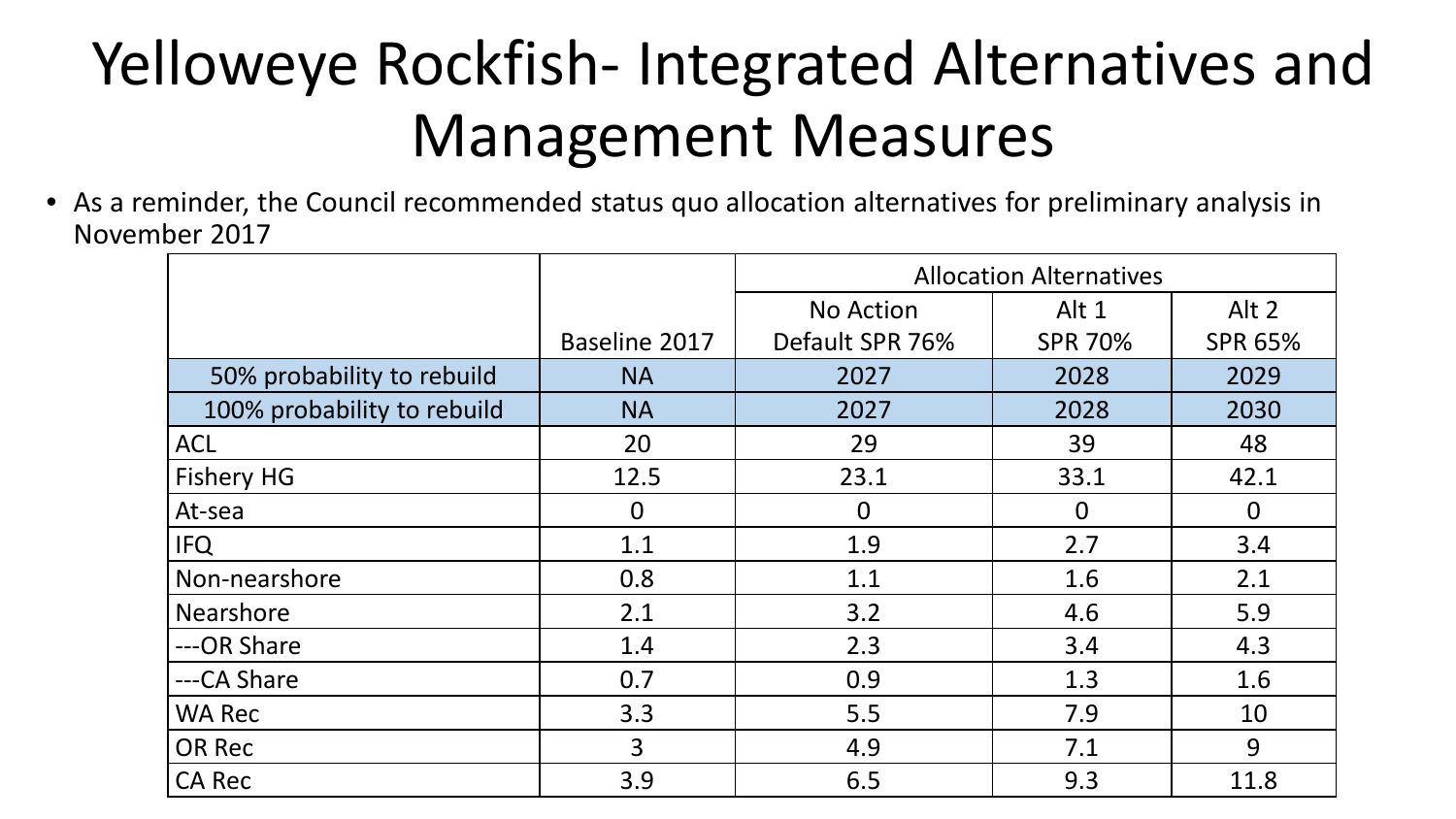### GMT Analysis of SQ Management Measures-Creating the Baseline

• Looked at SQ management measures (2017) compared to proposed allocations/shares under each alternative

|                             |                | <b>Allocation Alternatives</b> |                |                |                     |    |
|-----------------------------|----------------|--------------------------------|----------------|----------------|---------------------|----|
|                             |                | No Action                      |                |                |                     |    |
|                             |                | <b>Default</b>                 | Alt 1          | Alt 2          |                     |    |
|                             | Baseline 2017  | <b>SPR 76%</b>                 | <b>SPR 70%</b> | <b>SPR 65%</b> |                     |    |
| 50% probability to rebuild  | <b>NA</b>      | 2027                           | 2028           | 2029           | Projection for 2019 |    |
| 100% probability to rebuild | <b>NA</b>      | 2027                           | 2028           | 2030           | with SQ Regs        |    |
| <b>ACL</b>                  | 20             | 29                             | 39             | 48             |                     |    |
| Fishery HG                  | 12.5           | 23.1                           | 33.1           | 42.1           | Total = $12.6$      |    |
| At-sea                      | $\Omega$       | $\Omega$                       | $\Omega$       | $\Omega$       | $\overline{0}$      |    |
| <b>IFQ</b>                  | 1.1            | 1.9                            | 2.7            | 3.4            | 0.2                 |    |
| Non-nearshore               | 0.8            | 1.1                            | 1.6            | 2.1            | 0.8                 |    |
| <b>Nearshore</b>            | 2.1            | 3.2                            | 4.6            | 5.9            | 1.4                 |    |
| ---OR Share                 | 1.4            | 2.3                            | 3.4            | 4.3            | 0.9                 |    |
| ---CA Share                 | 0.7            | 0.9                            | 1.3            | 1.6            | 0.5                 |    |
| <b>WA Rec</b>               | 3.3            | 5.5                            | 7.9            | 10             | 3.2                 |    |
| OR Rec                      | $\overline{3}$ | 4.9                            | 7.1            | 9              | 3.7                 |    |
| <b>CA Rec</b>               | 3.9            | 6.5                            | 9.3            | 11.8           | 3.3                 | 14 |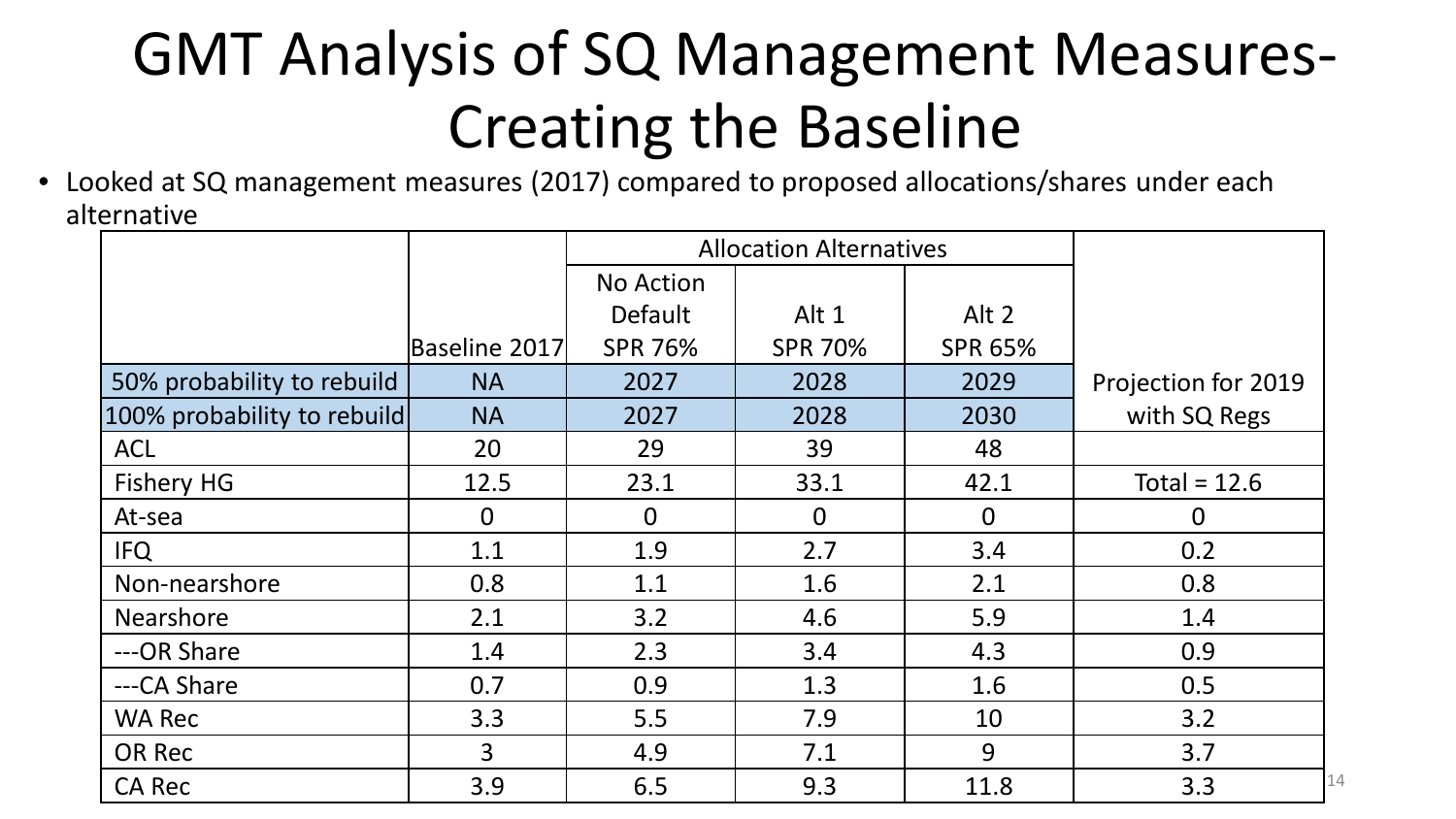### Yelloweye RF Fishery Harvest Guideline vs. Status Quo Projected Impacts

|                   | 2017 | <b>No Action</b> | Alt 1 | Alt 2 | Projected<br><b>Impacts Under</b><br><b>SQ MMs</b> |
|-------------------|------|------------------|-------|-------|----------------------------------------------------|
| <b>ACL</b>        | 20   | 29               | 39    | 48    |                                                    |
| <b>Fishery HG</b> | 12.5 | 23.1             | 33.1  | 42.1  | 12.6                                               |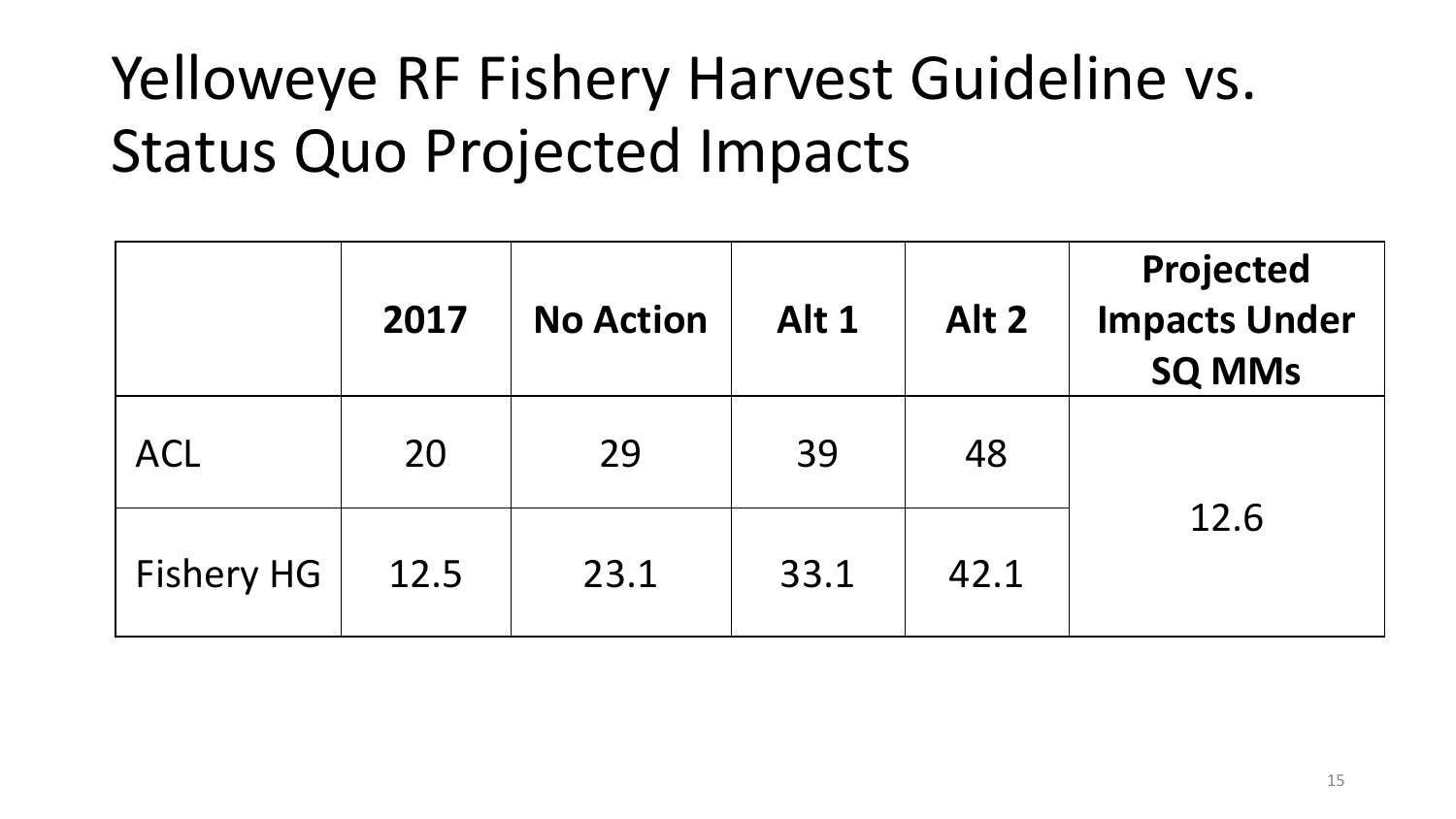#### Uncertainty and Volatility of Yelloweye Catch

- High volatility has caused disruption to individual sectors in the past even though ACL attainments have been low
- The Council may consider if there is currently enough "buffer" built into the sector shares, or if they want to provide more for uncertainty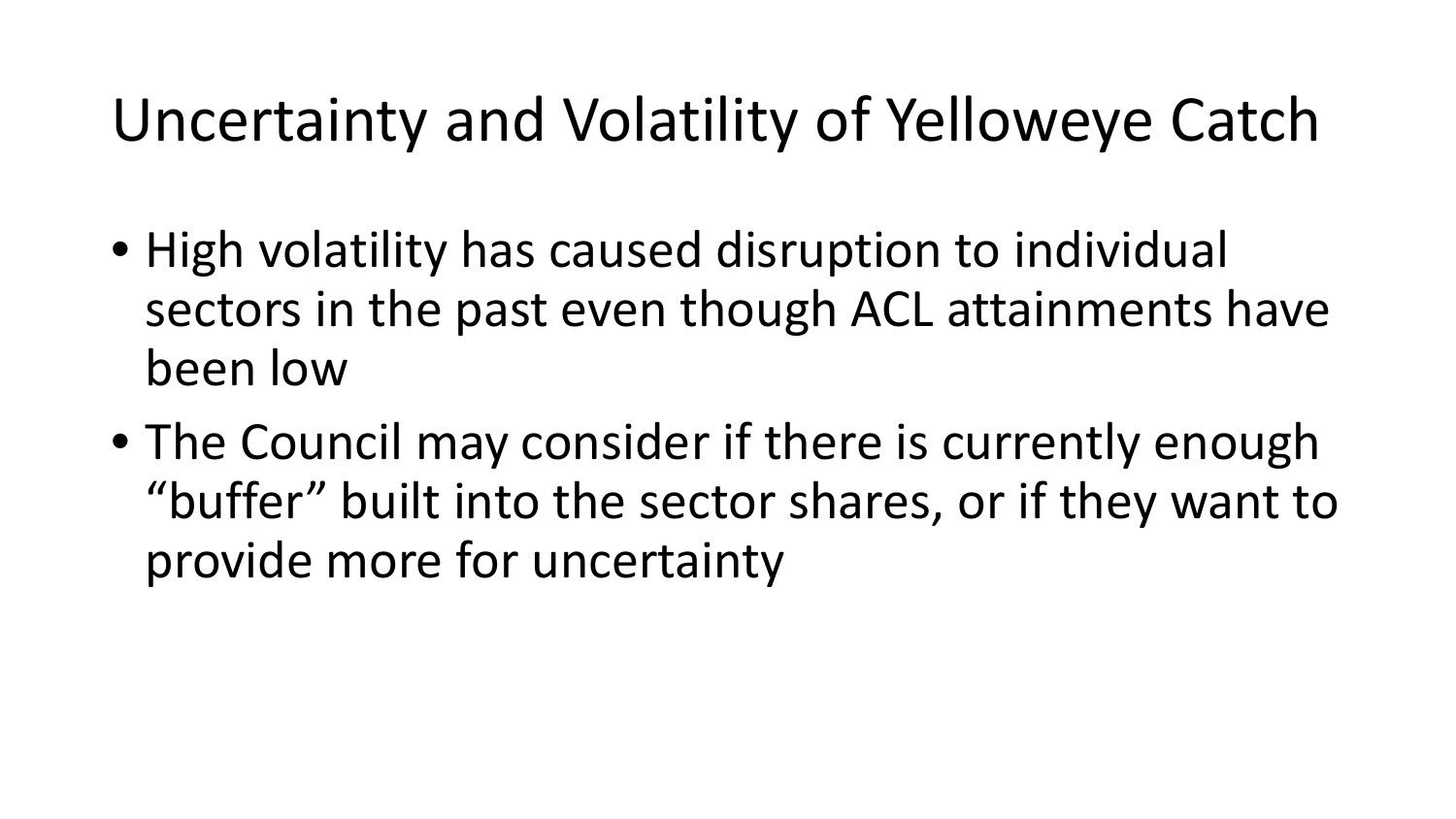### Options for Stock Complex Compositions Stock Complex Proposal 1

|          |                                              | 2019  |       |            | 2020  |           |                |
|----------|----------------------------------------------|-------|-------|------------|-------|-----------|----------------|
| Option   | <b>Stock or Complex</b>                      | OFL   | ABC   | <b>ACL</b> | OFL   | $\bf ABC$ | $\mathbf{ACL}$ |
|          | Black RF(OR)                                 | 565   | 516   | 516        | 561   | 512       | 512            |
|          | <b>Status Quo Nearshore RF North Complex</b> | 203   | 183   | 183        | 200   | 180       | 180            |
|          | $BDR(OR)^{a'}$                               | 112.3 | 101.5 | 101.5      | 108.8 | 98.4      | 98.4           |
|          | New Black RF/BDR Complex (OR)                | 677   | 617   | 617        | 670   | 611       | 611            |
| Option 1 | Nearshore RF North Complex                   | 91    | 81    | 81         | 92    | 82        | 82             |

 $a<sup>2</sup>$  Blue/Deacon Rockfish specifications contribute to the Nearshore Rockfish North complex specifications.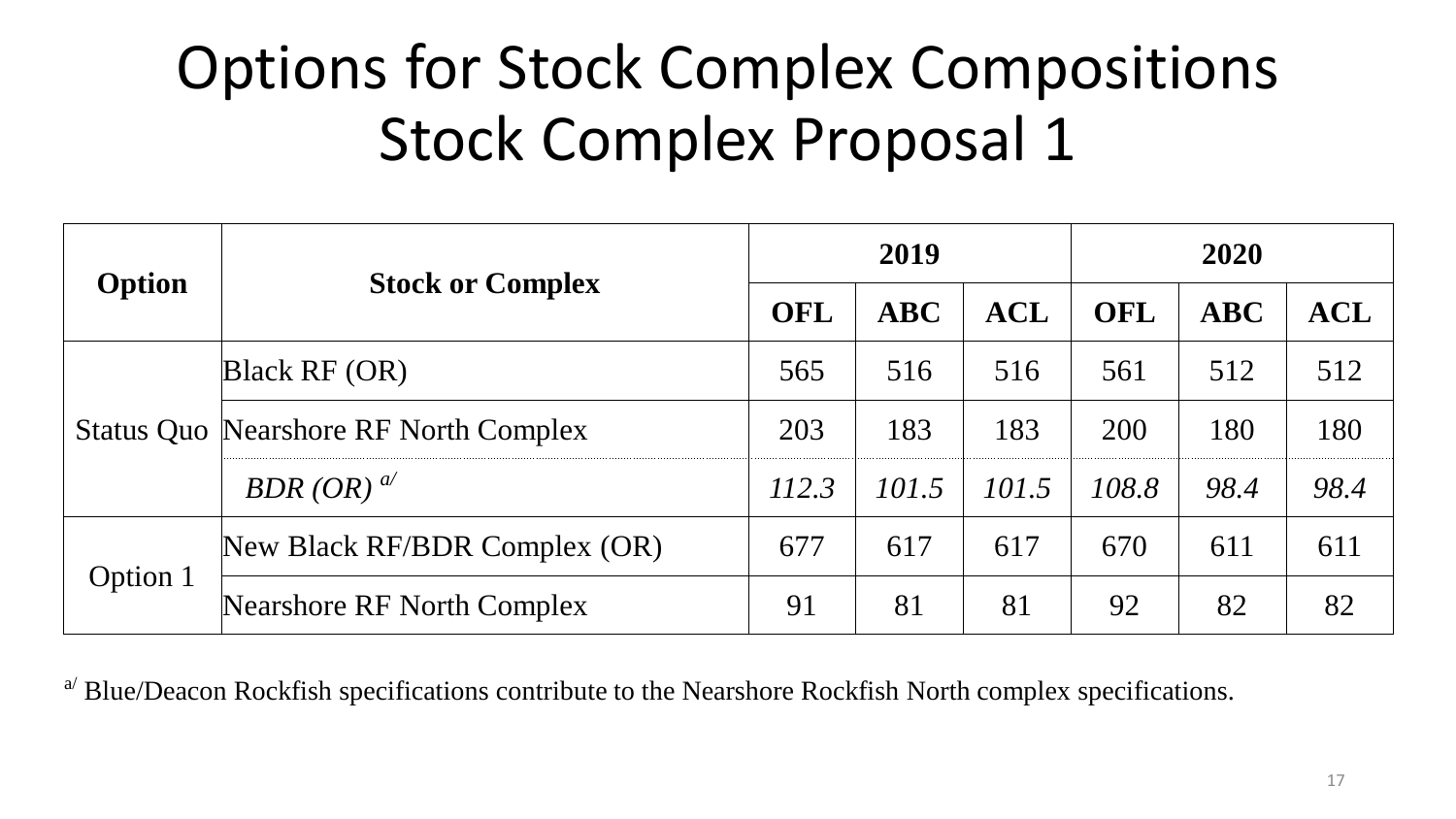#### Options for Stock Complex Compositions Stock Complex Proposal 2

|                                    |                             | 2019                                                                                                                                                                                                                                                                                                                                                                                         |            |            | 2020       |                                                                                                            |            |
|------------------------------------|-----------------------------|----------------------------------------------------------------------------------------------------------------------------------------------------------------------------------------------------------------------------------------------------------------------------------------------------------------------------------------------------------------------------------------------|------------|------------|------------|------------------------------------------------------------------------------------------------------------|------------|
| Option                             | <b>Stock or Complex</b>     | <b>OFL</b>                                                                                                                                                                                                                                                                                                                                                                                   | <b>ABC</b> | <b>ACL</b> | <b>OFL</b> | <b>ABC</b><br>47<br>406<br>4.5<br>99.2<br>157.5<br>5.9<br>139.4<br>249<br>204<br>3,963<br>10<br>239<br>204 | <b>ACL</b> |
|                                    | $\text{Cabezon}(\text{OR})$ | 49                                                                                                                                                                                                                                                                                                                                                                                           | 47         | 47         | 49         |                                                                                                            | 47         |
|                                    | Other Fish                  | 480<br>420<br>420<br>465<br>5.5<br>5.4<br>4.6<br>4.6<br>118.9<br>99.2<br>99.2<br>118.9<br>180.9<br>171.1<br>171.1<br>166.5<br>7.1<br>5.9<br>5.9<br>7.1<br>139.4<br>139.4<br>167.1<br>167.1<br>299<br>249<br>249<br>299<br>218<br>218<br>230<br>216<br>467<br>410<br>410<br>453<br>13<br>13<br>11<br>11<br>286<br>239<br>239<br>286<br>230<br>218<br>218<br>216<br>13<br>13<br>11<br>11<br>10 | 406        |            |            |                                                                                                            |            |
|                                    | Cabezon (WA) $^{a'}$        |                                                                                                                                                                                                                                                                                                                                                                                              |            |            |            |                                                                                                            | 4.5        |
| Status Quo                         | Kelp Greenling $(CA)^{a'}$  |                                                                                                                                                                                                                                                                                                                                                                                              |            |            |            |                                                                                                            | 99.2       |
|                                    | Kelp Greenling $(OR)^{a}$   |                                                                                                                                                                                                                                                                                                                                                                                              |            |            |            |                                                                                                            | 157.5      |
|                                    | Kelp Greenling (WA) $^{a'}$ |                                                                                                                                                                                                                                                                                                                                                                                              |            |            |            |                                                                                                            | 5.9        |
|                                    | Leopard Shark <sup>a/</sup> |                                                                                                                                                                                                                                                                                                                                                                                              |            |            |            |                                                                                                            | 139.4      |
|                                    | Other Fish                  |                                                                                                                                                                                                                                                                                                                                                                                              |            |            |            |                                                                                                            | 249        |
|                                    | Cabezon/K. Greenling (OR)   |                                                                                                                                                                                                                                                                                                                                                                                              |            |            |            |                                                                                                            | 204        |
|                                    | Other Fish                  |                                                                                                                                                                                                                                                                                                                                                                                              |            |            |            |                                                                                                            | 3,963      |
|                                    | Cabezon/K. Greenling (WA)   |                                                                                                                                                                                                                                                                                                                                                                                              |            |            |            |                                                                                                            | 10         |
| Option 1<br>Option $2$<br>Option 3 | Other Fish                  |                                                                                                                                                                                                                                                                                                                                                                                              |            |            |            |                                                                                                            | 239        |
|                                    | Cabezon/K. Greenling (OR)   |                                                                                                                                                                                                                                                                                                                                                                                              |            |            |            |                                                                                                            | 204        |
|                                    | Cabezon/K. Greenling (WA)   |                                                                                                                                                                                                                                                                                                                                                                                              |            |            |            |                                                                                                            | 10         |

a/ Stock specifications contribute to the Other Fish complex specifications.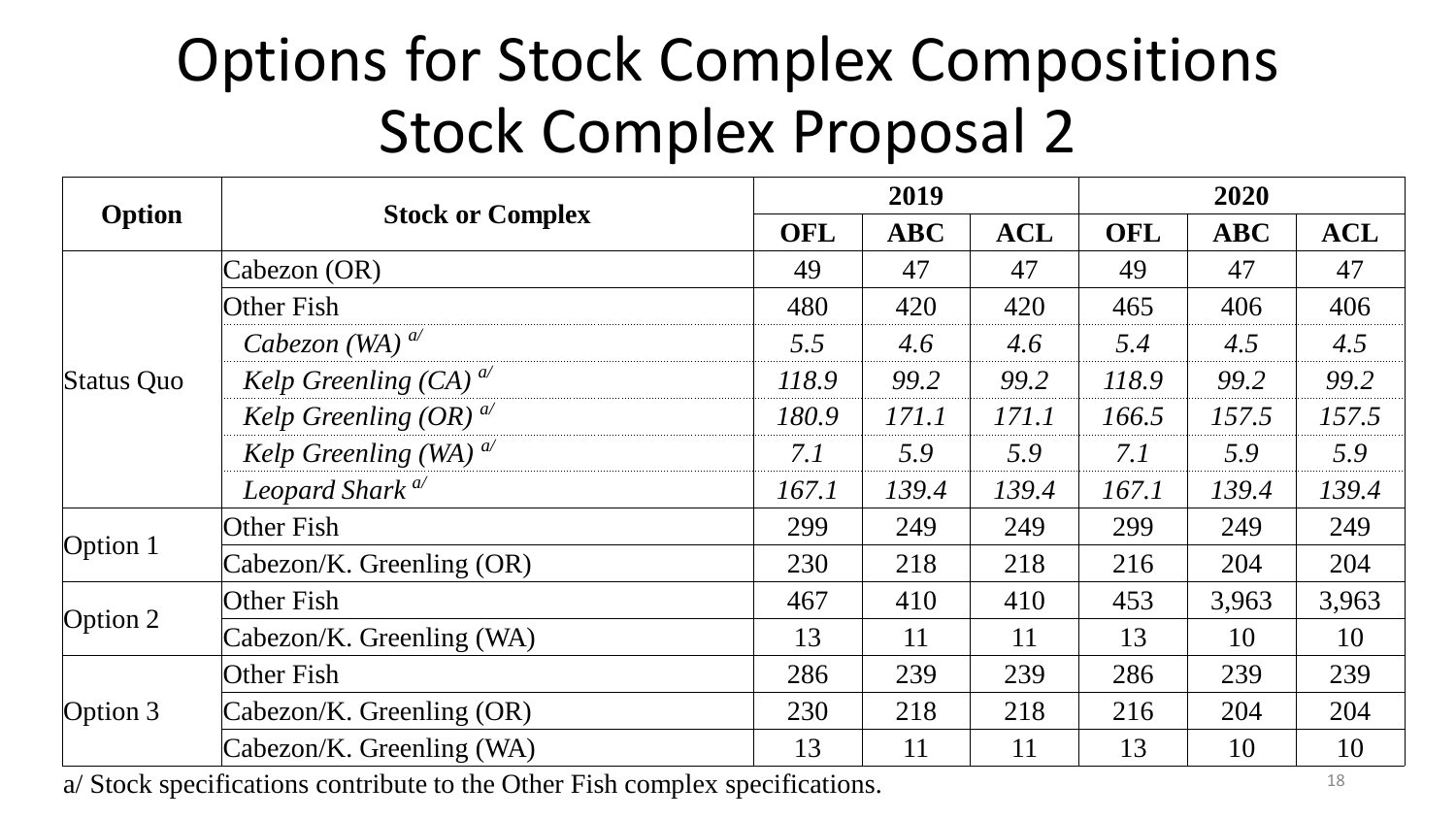### Considerations for New Stock Complexes

- Options are intended to restructure complexes to manage species with similar life histories and geographic distribution
- For Oregon stocks, complexes provide less protections but result in greater management flexibility to increase fishery stability
- Removing BDR from the Nearshore North complex has no effect on the remaining complex stocks
- Potential concerns with BDR being an inflator stock exist whether managed within the nearshore complex or in an OR Black RF / BDR complex
- Management measures to address attainment of species-specific HGs such as OR Black rockfish have been analyzed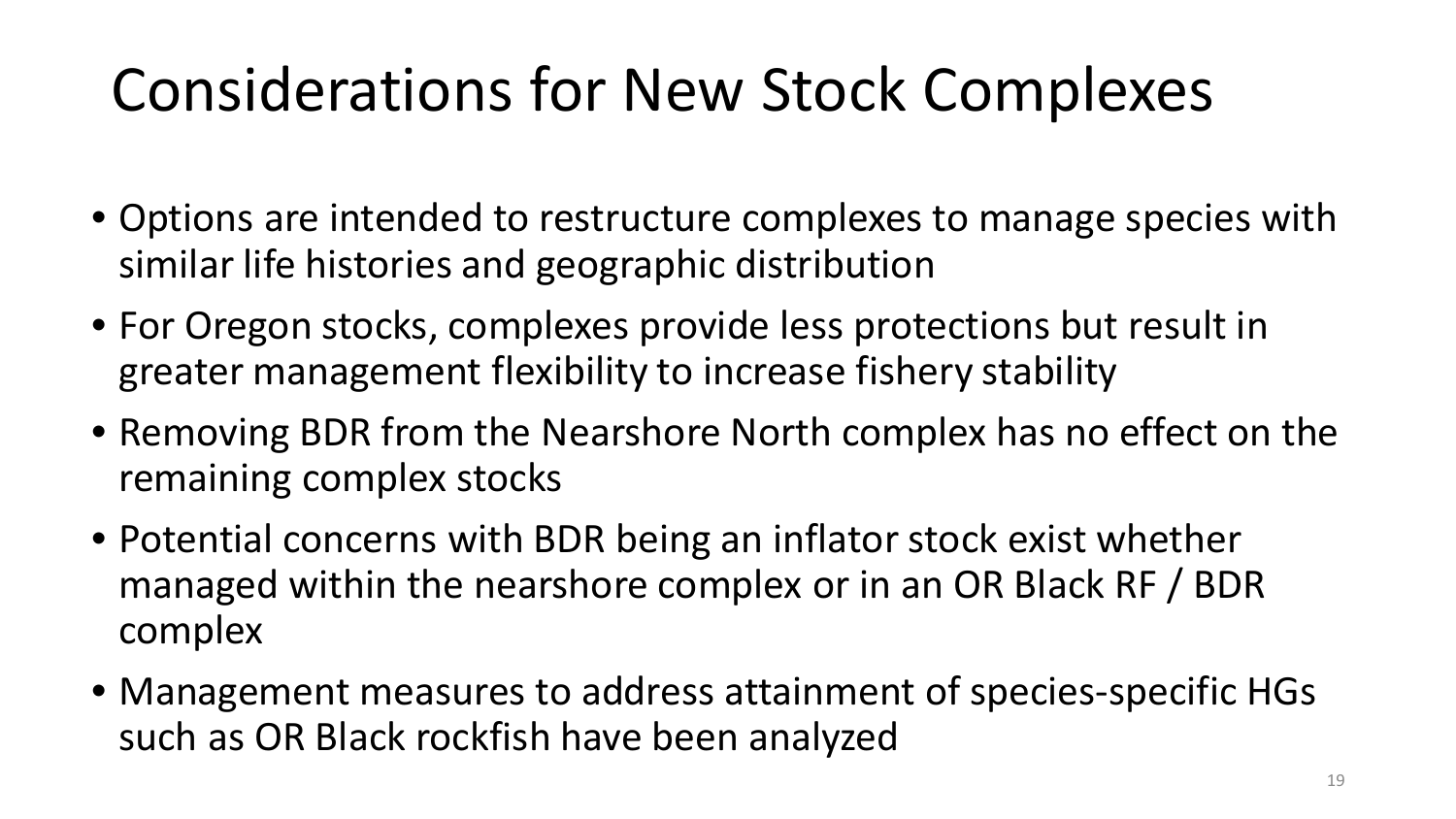#### Shorebased IFQ

- Similar impacts under all alternatives
- Slight difference for yelloweye
- Similar attainment results as in past years:
	- High for sablefish, petrale, whiting
	- Medium for mid-water rockfishes
	- Low for most other species
- Predicted to catch % of non-whiting allocations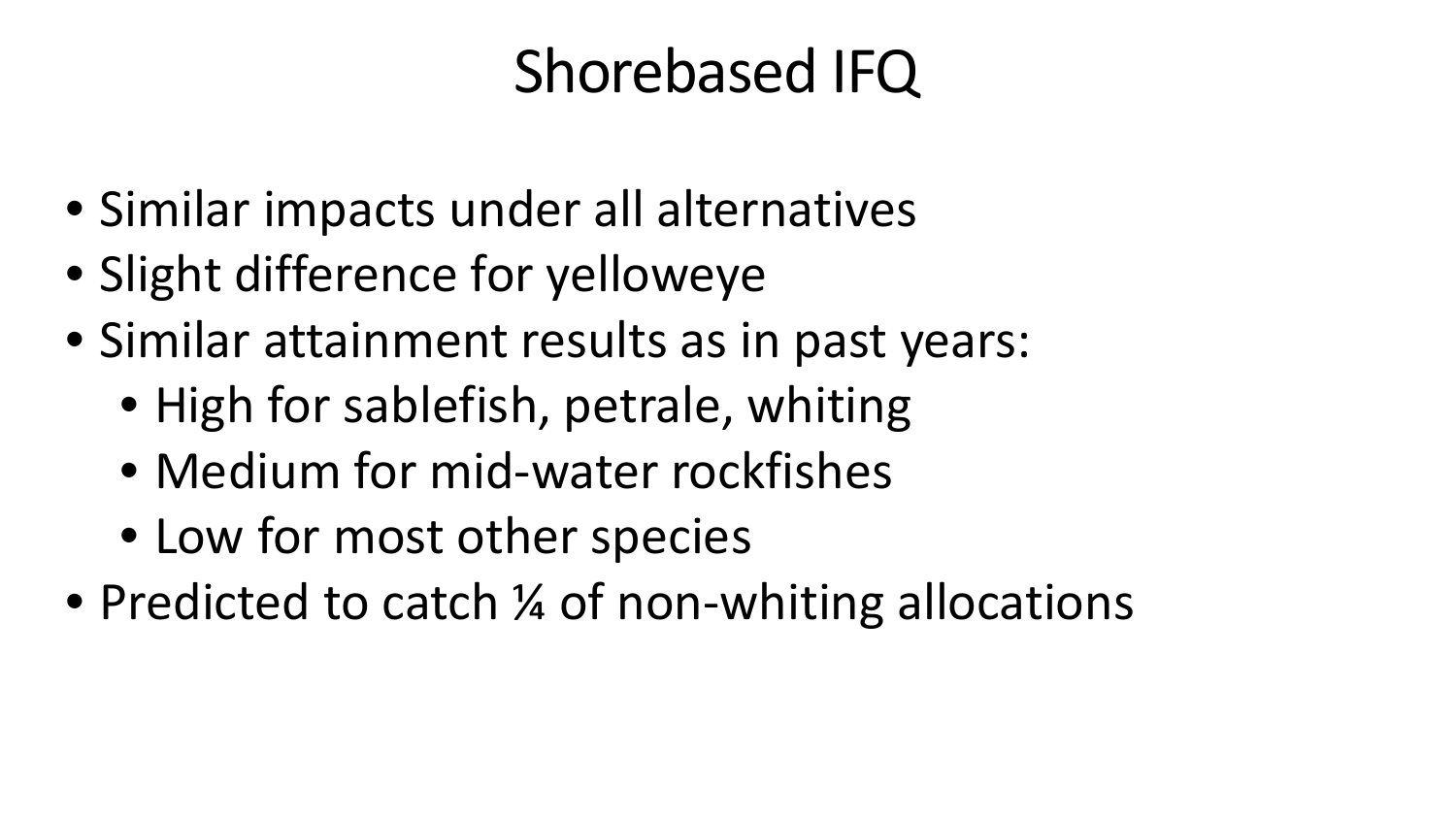#### At-Sea Whiting

- •Impacts and allocations same under all integrated alternatives
- •Under the assumption that the automatic authority developed through Amendment 21-3 is in place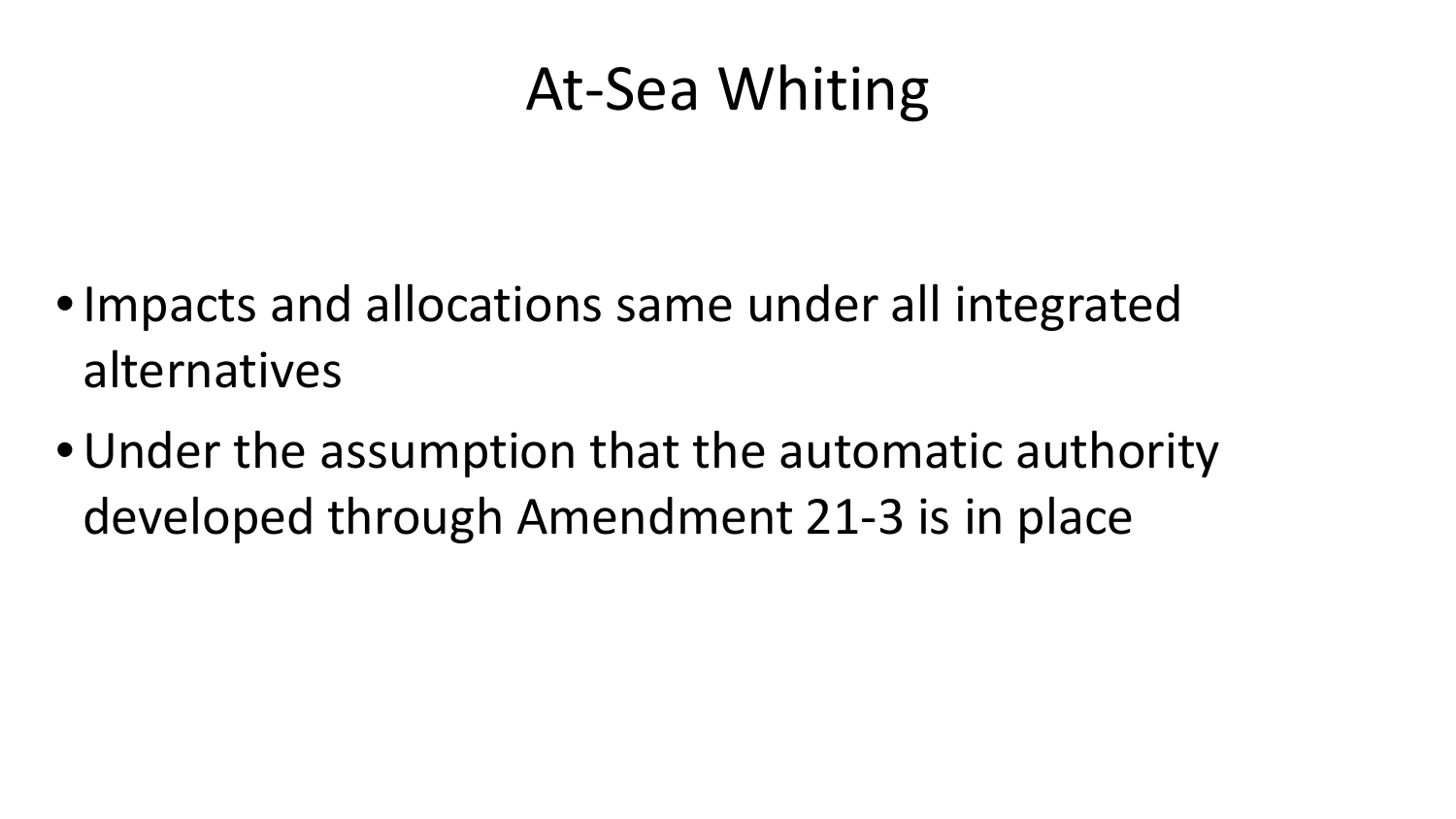## At-Sea Whiting Projections for 2019-2020

- Both sectors likely to take full allocations
- Darkblotched rockfish
	- Both sectors have a  $\sim$ 1:100 chance of exceeding set asides
	- Likely to take 50-75% of set aside based on bootstrap and bycatch catch rate approach
- Widow rockfish
	- Higher risk of exceeding allocations in 2019-20 with lower widow ACLs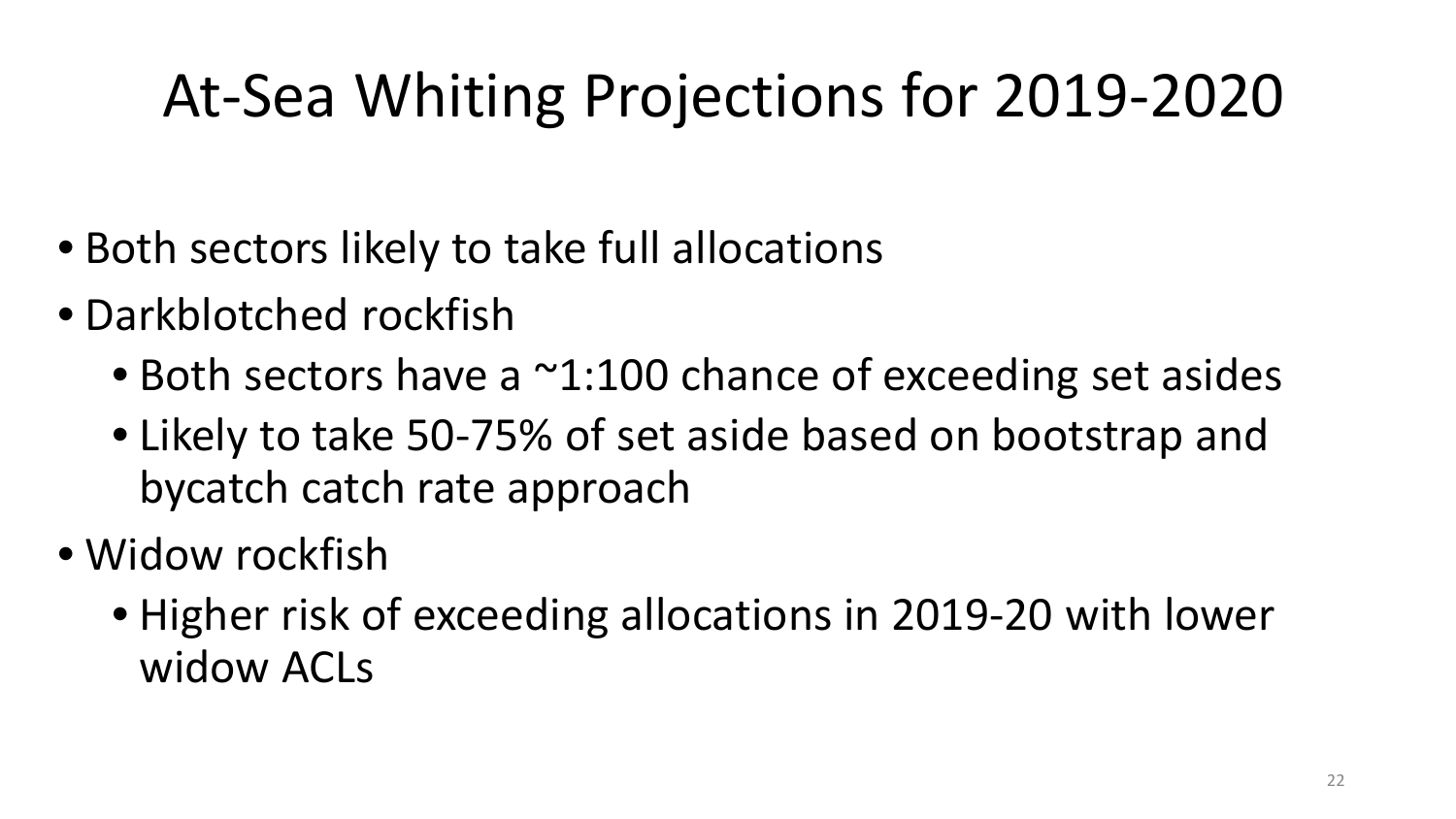## Non-Trawl - Commercial

- 2017 non-trawl RCA structure is proposed under all alternatives
- Non-Nearshore would have the same trip limits for LE and OA as in 2017 under all three alternatives, except for
	- Increased lingcod north of 40°10<sup>'</sup> N. lat. trip limits
	- Decreased lingcod south of 40°10<sup>'</sup> N. lat. trip limits
	- A 50 lbs monthly OA trip limit for thornyheads north of 40°10´ N. lat.
	- De-coupled slope rockfish and darkblotched rockfish OA trip limits from sablefish north of 40°10´ N. lat.
	- A period 2 (Mar-Apr) closure for Canary south of 40°10´ N. lat.
		- LE south of 34°27´ N. lat.
		- OA south of 40°10' N. lat.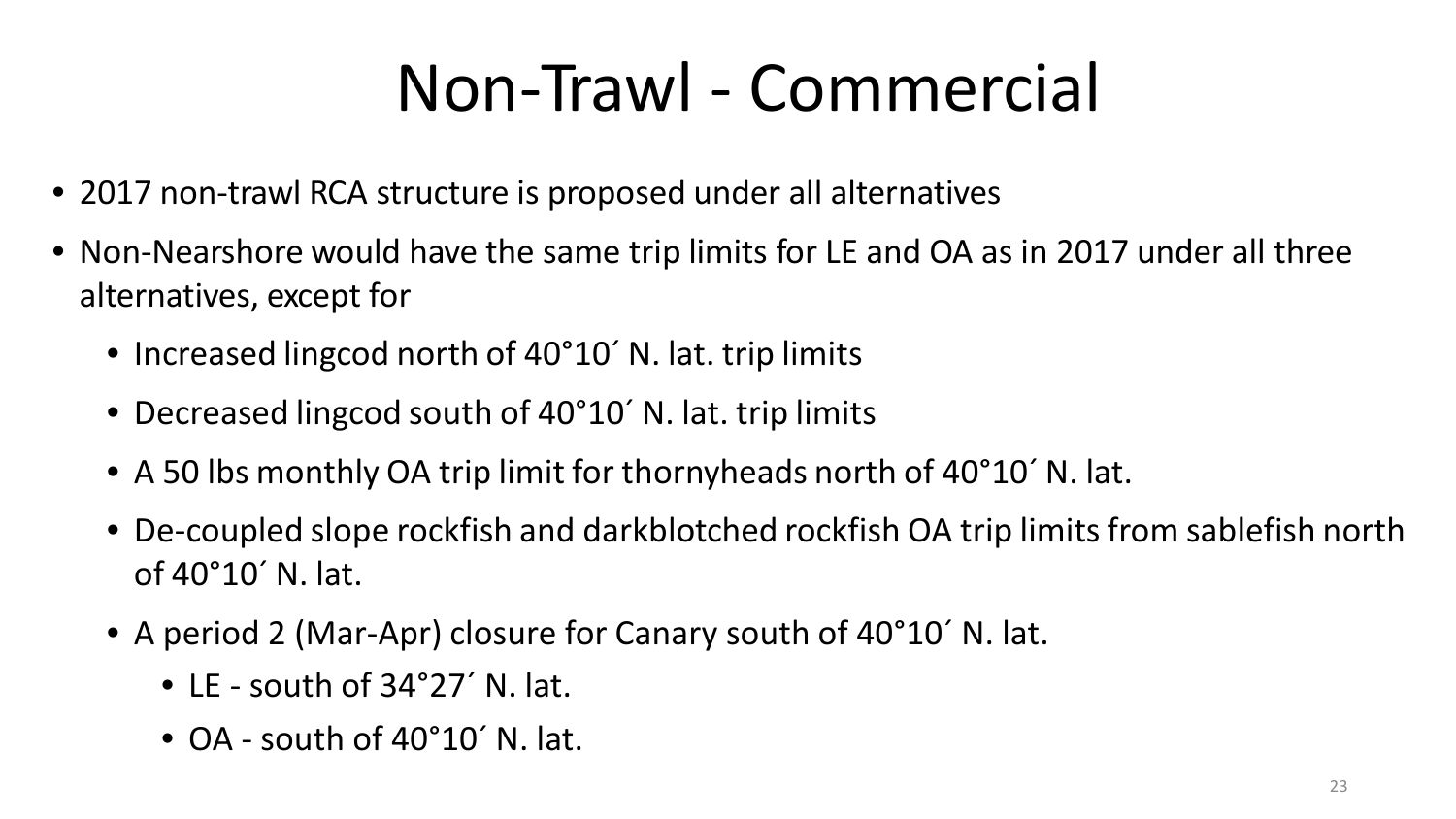### Non-Trawl – Commercial continued

- Nearshore would have the same trip limits for LE and OA as in 2017 under all three alternatives, except for
	- Increased lingcod north of 40°10<sup>'</sup> N. lat. trip limits
	- Decreased lingcod south of 40°10<sup>'</sup> N. lat. trip limits
	- A period 2 closure for Canary south of 40°10´ N. lat.
		- LE south of 34°27´ N. lat.
		- OA south of 40°10´ N. lat.
- Proposal to split lingcod north of 40°10<sup>'</sup> N. lat. trip limits at 42° N. lat.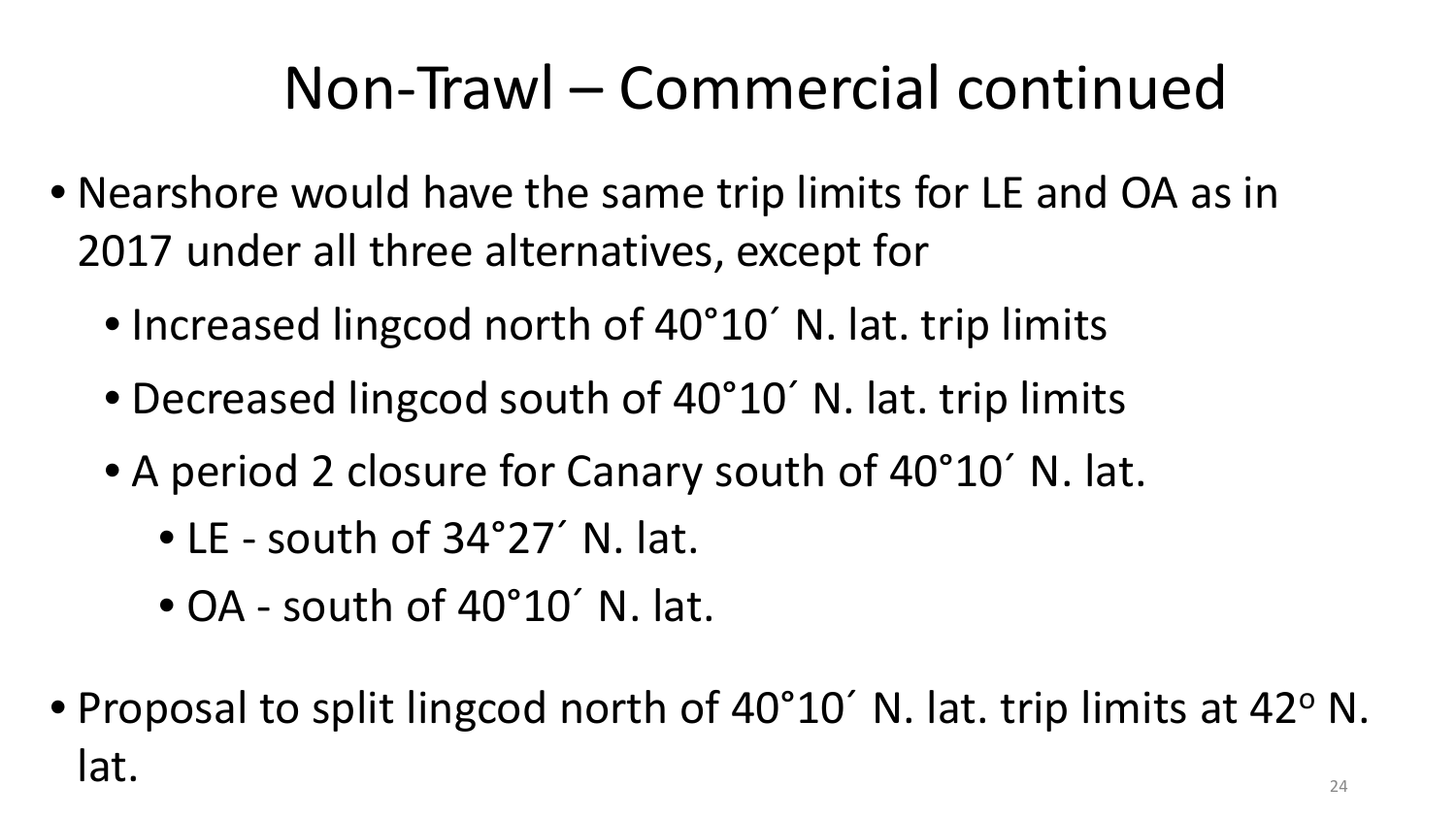### Non-Trawl – California Recreational

- Season Structure Options
	- Baseline 2017 season structure
	- No Action Default HCR
		- Option 1: 2017 season and depths, and year round fishing for CA scorpionfish
		- Option 2: Option 1, with deeper depths in southern management area
	- Alternative 1
		- Option 3: year round, all depth statewide
- Sub-bag Limits Options
	- Lingcod S of 40°10<sup>'</sup> N. lat.: decrease to 1
	- Cabezon: removal of sub-bag limit; up to 10
	- Canary: increase to 2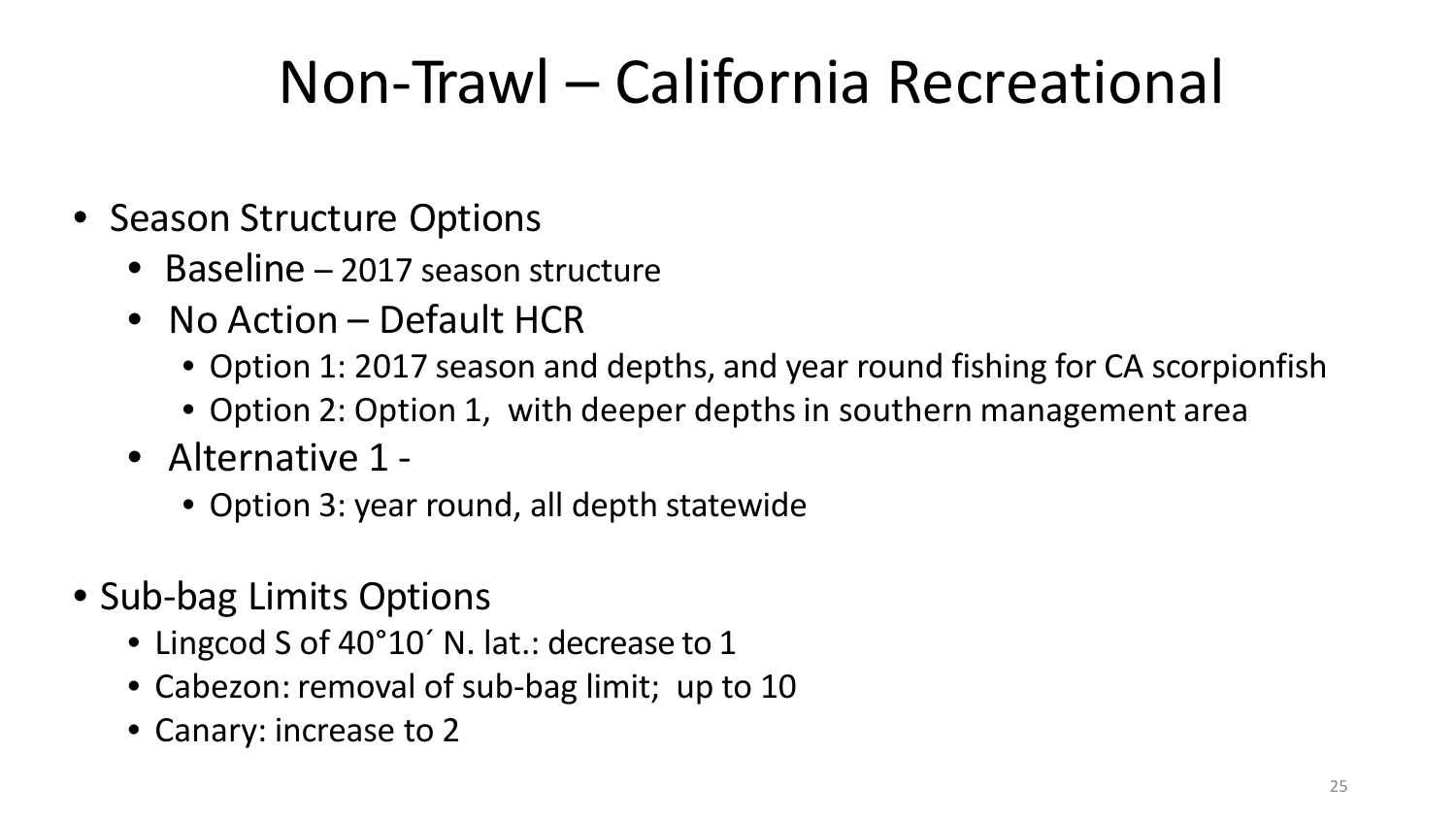#### Non-Trawl—Oregon Recreational

- Goals for the fishery, based on public input
	- Maintain year round fishing opportunities
	- Minimize changes/disruptions inseason
- Season structure and regulations try to balance yelloweye and black rockfish impacts
	- For all alternatives black RF is as restrictive to the fishery as yelloweye RF
		- Shallower depths **↓** yelloweye RF but **↑** black RF
		- Deeper depths **↑** yelloweye RF and **↓** black RF
- Modeled ~140 season structure alternatives, with combinations of:
	- Months with depth restrictions
	- Bag limits
	- Sub-bag limits

*\*\*All season structure, modeling, etc. includes the offshore longleader fishery April-September.*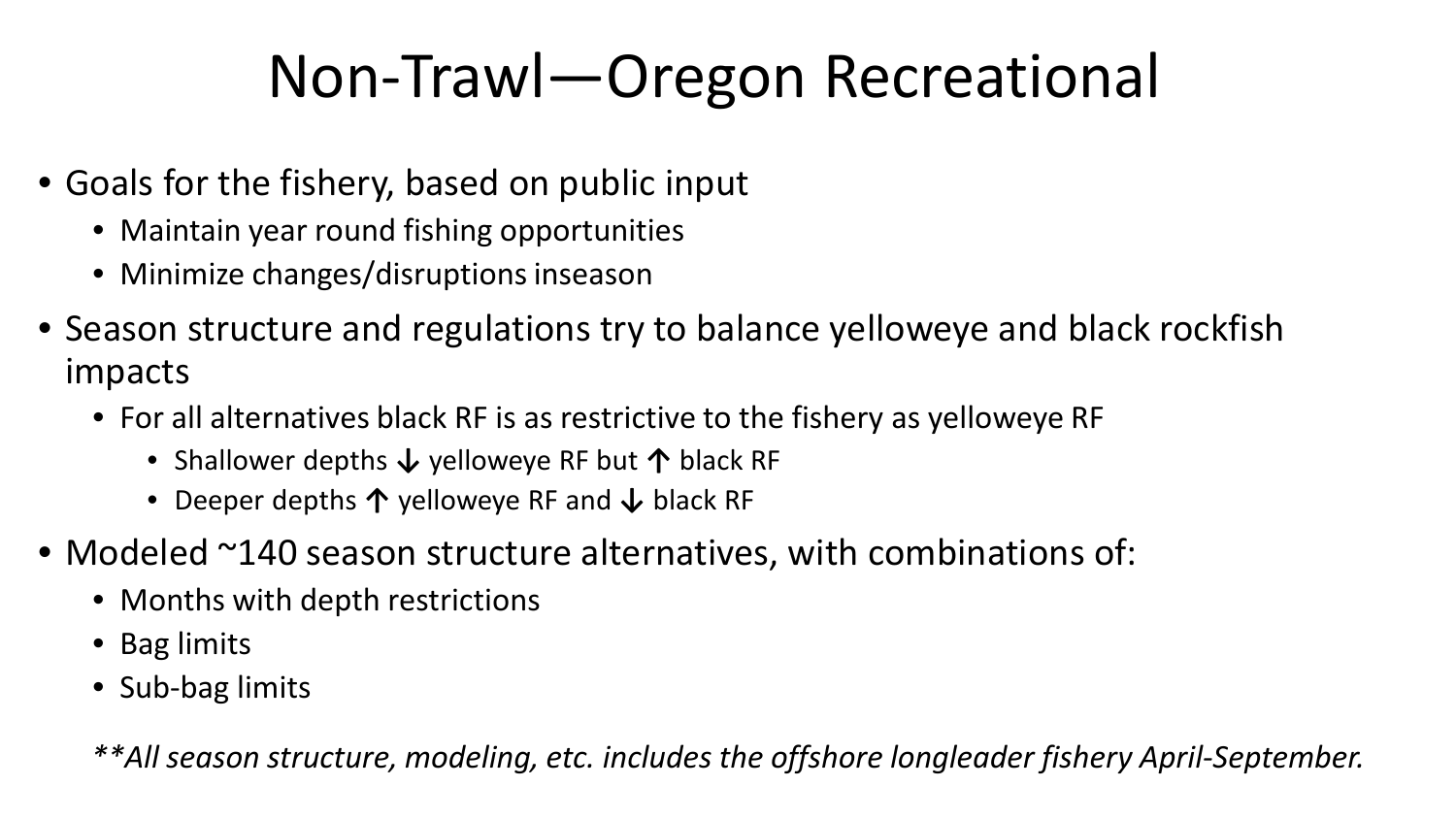#### Non-Trawl—Oregon Recreational

- Baseline—same season structure as in 2017-2018
	- State-specified HG for black RF projected to be exceeded
		- Bag limit, or sub-bag limit, will be adjusted through state regulations
- No Action-Default HCR
	- Increased yelloweye RF HG could allow fewer months with depth restrictions
	- Liberalize state depth restrictions from 30 fm to 40 fm in state regulations
	- June-August, instead of April September
	- Relieve some pressure on black RF, and other nearshore species
- Alternative 1 & 2
	- Additional increase in yelloweye RF HG could mean even fewer depth restrictions
		- Relieve some additional pressure on nearshore species
		- Possibly allow additional lingcod opportunities
		- Possibly reduced restrictions on bottomfish retention with halibut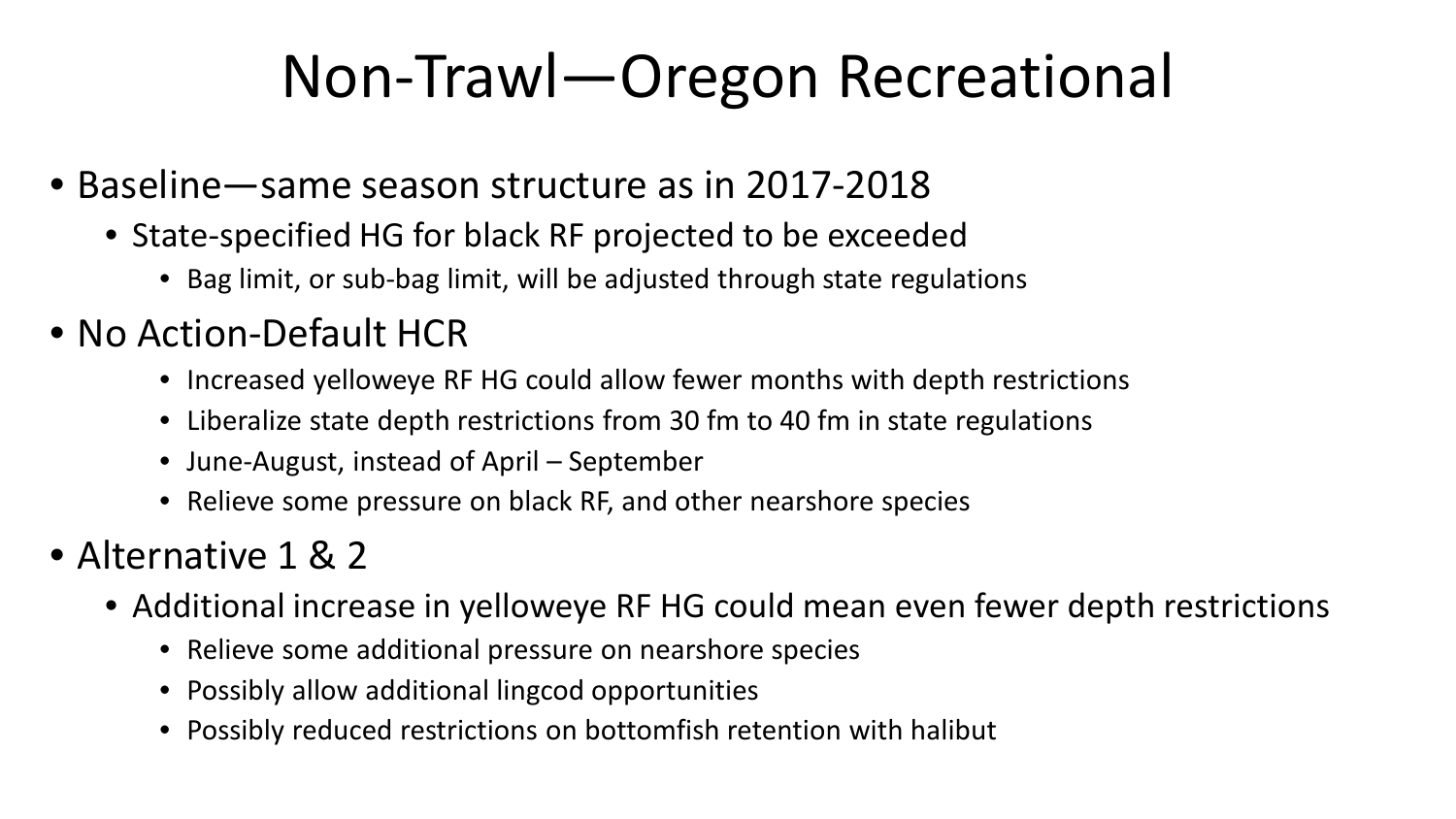#### Non-Trawl—Washington Recreational

Same season structure as 2018, except:

- Depth Restriction Options
	- Progressively reduce or remove the 20 and 30 fm depth restrictions depending on Yelloweye ACL
- Sub-Bag Limit Options
	- Canary Rockfish: no sub-bag limit in all marine areas
	- Cabezon: sub-bag limit of 1 in all marine areas
- Groundfish Retention Restrictions
	- Allow lingcod and rockfish retention with halibut on board north of the Washington- Oregon border MA 1 during the halibut fishery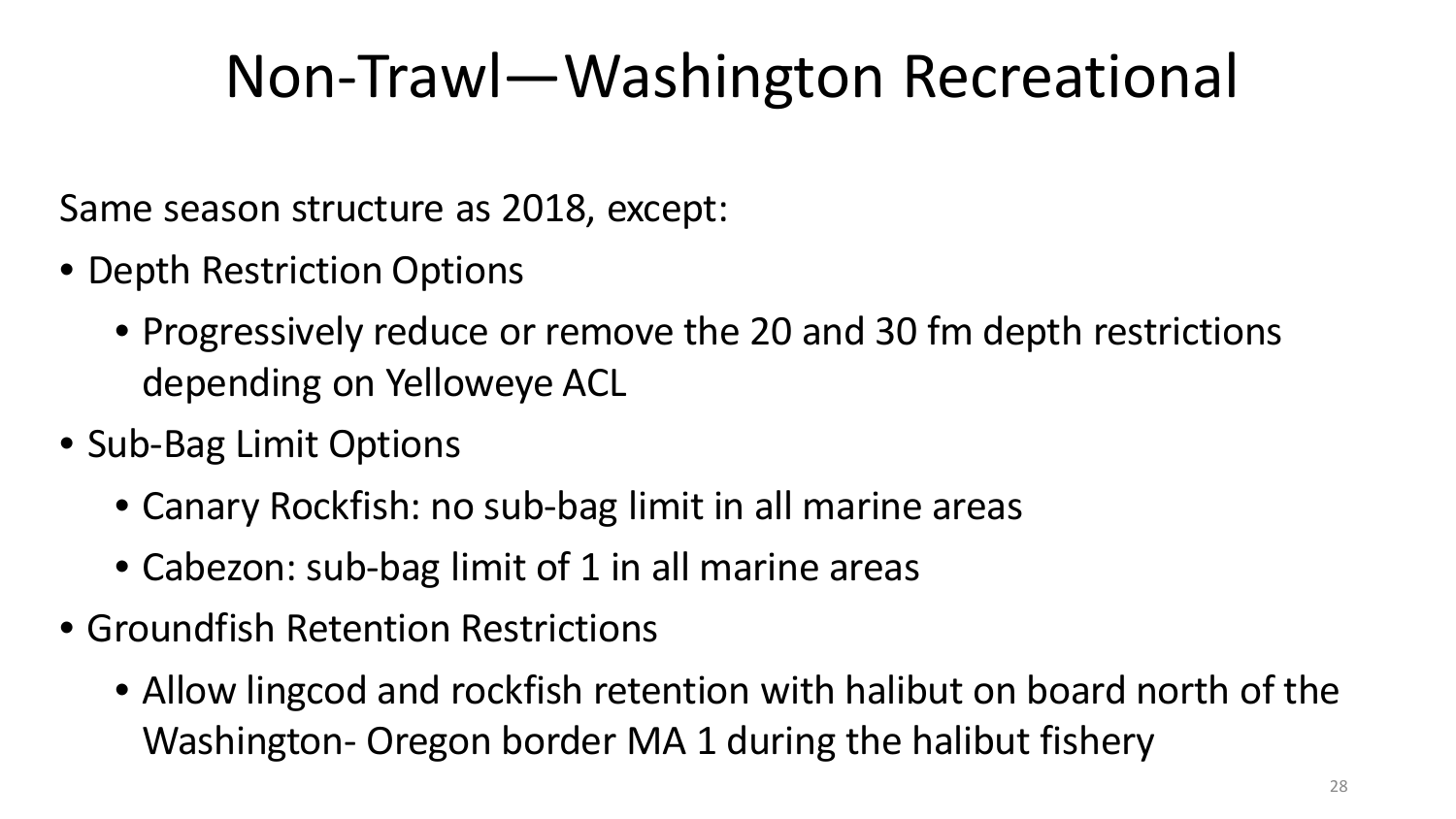#### Recreational Summary

- Management measures in WA, OR and CA are primarily driven by the need to minimize encounters with yelloweye rockfish
- Depth restriction is the primary catch control used in all three states
- Yelloweye ACL alternatives considered for 2019 and 2020, including No Action, allow some liberalization of depth restrictions, and other management measures
- Depth restrictions become progressively less restrictive as you move from No Action to Alt. 1 and could potentially be removed completely under Alt. 2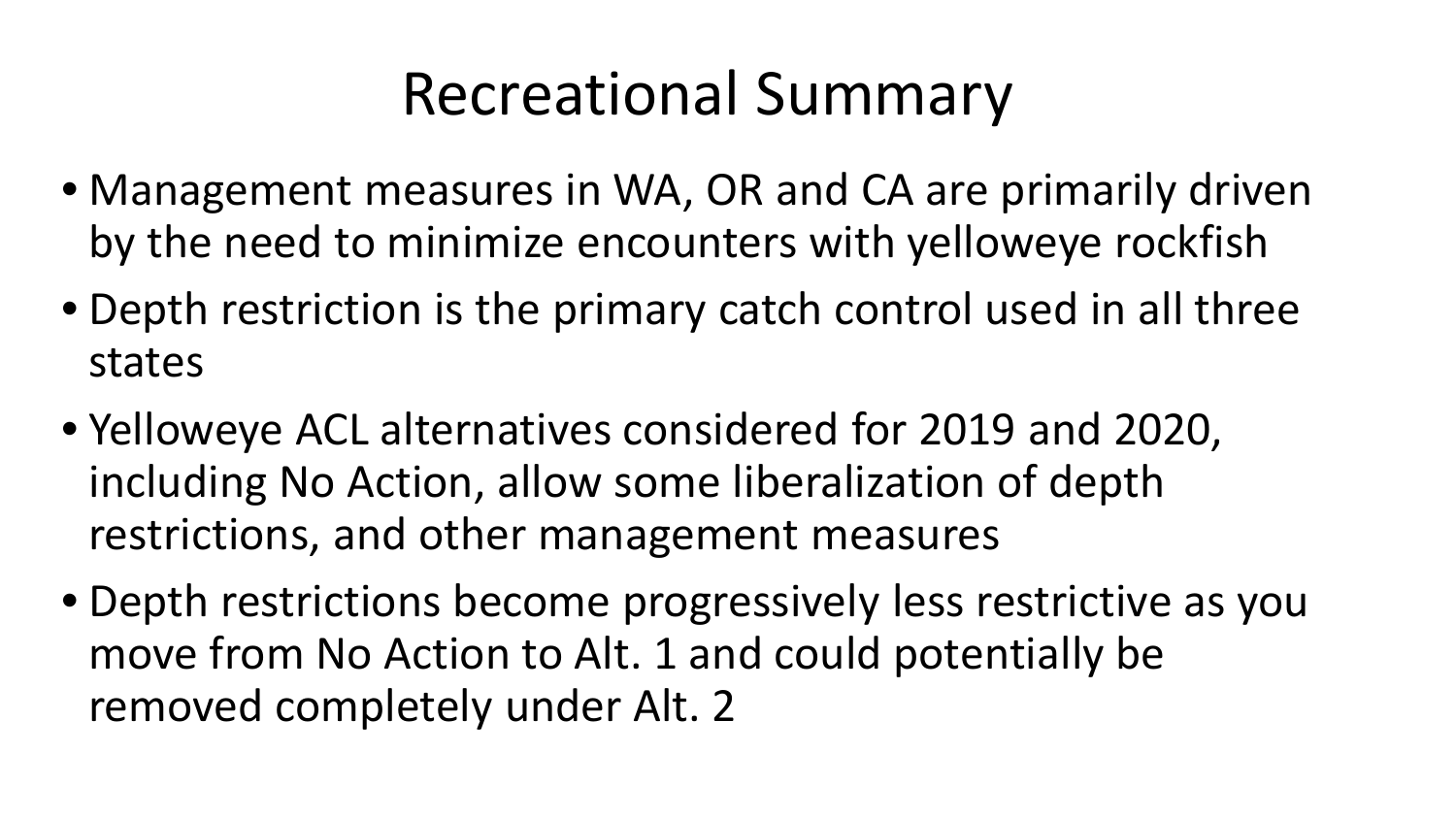# Summary of Economic Analysis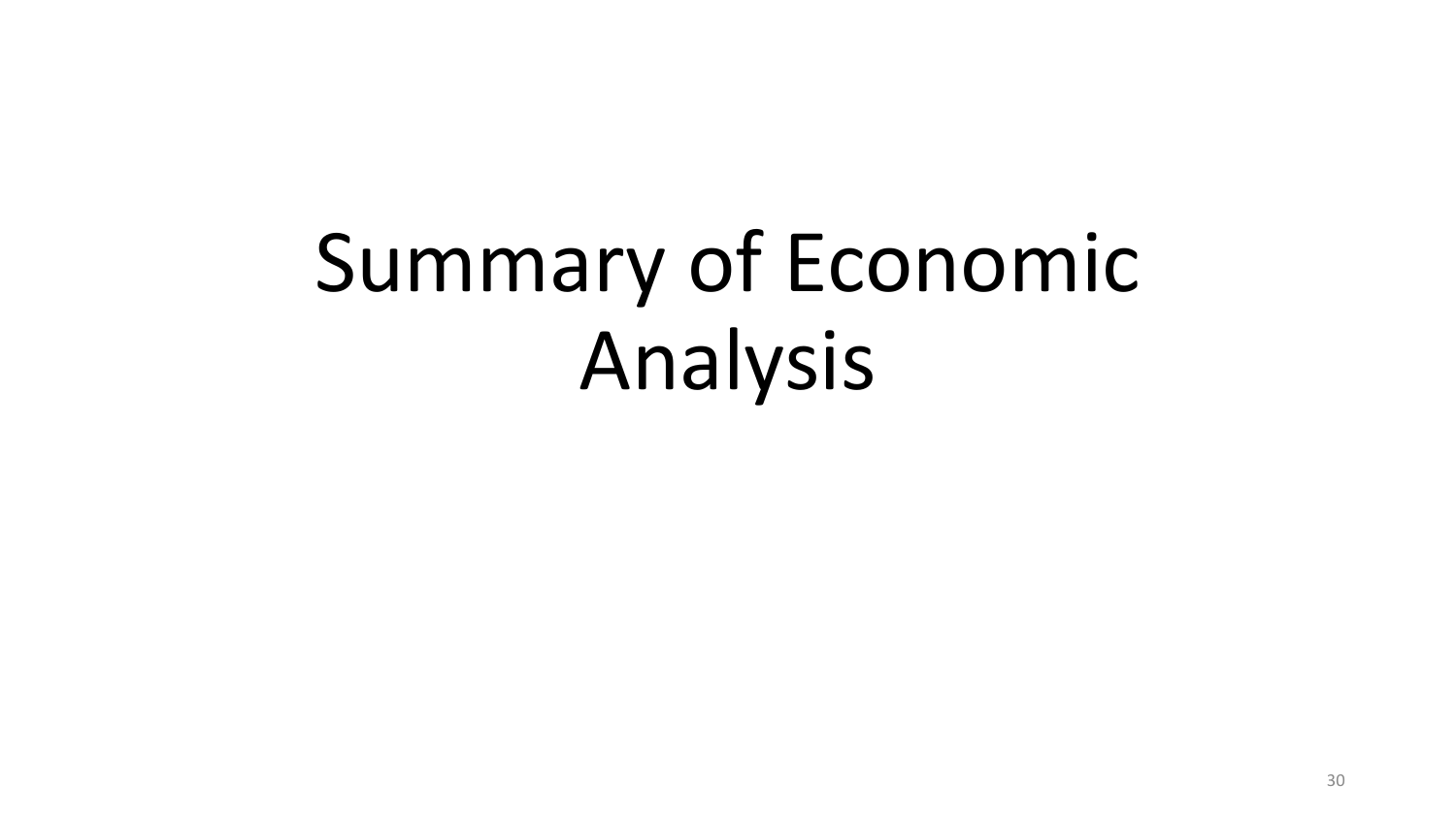#### Socioeconomic Impacts

- Ex-vessel revenue, angler trips, and community income impacts estimated based on GMT projections of commercial landings and recreational effort
- Comparisons made to status quo baseline, the GMT estimate of 2017 fishing but for whiting the preapportionment allocations are used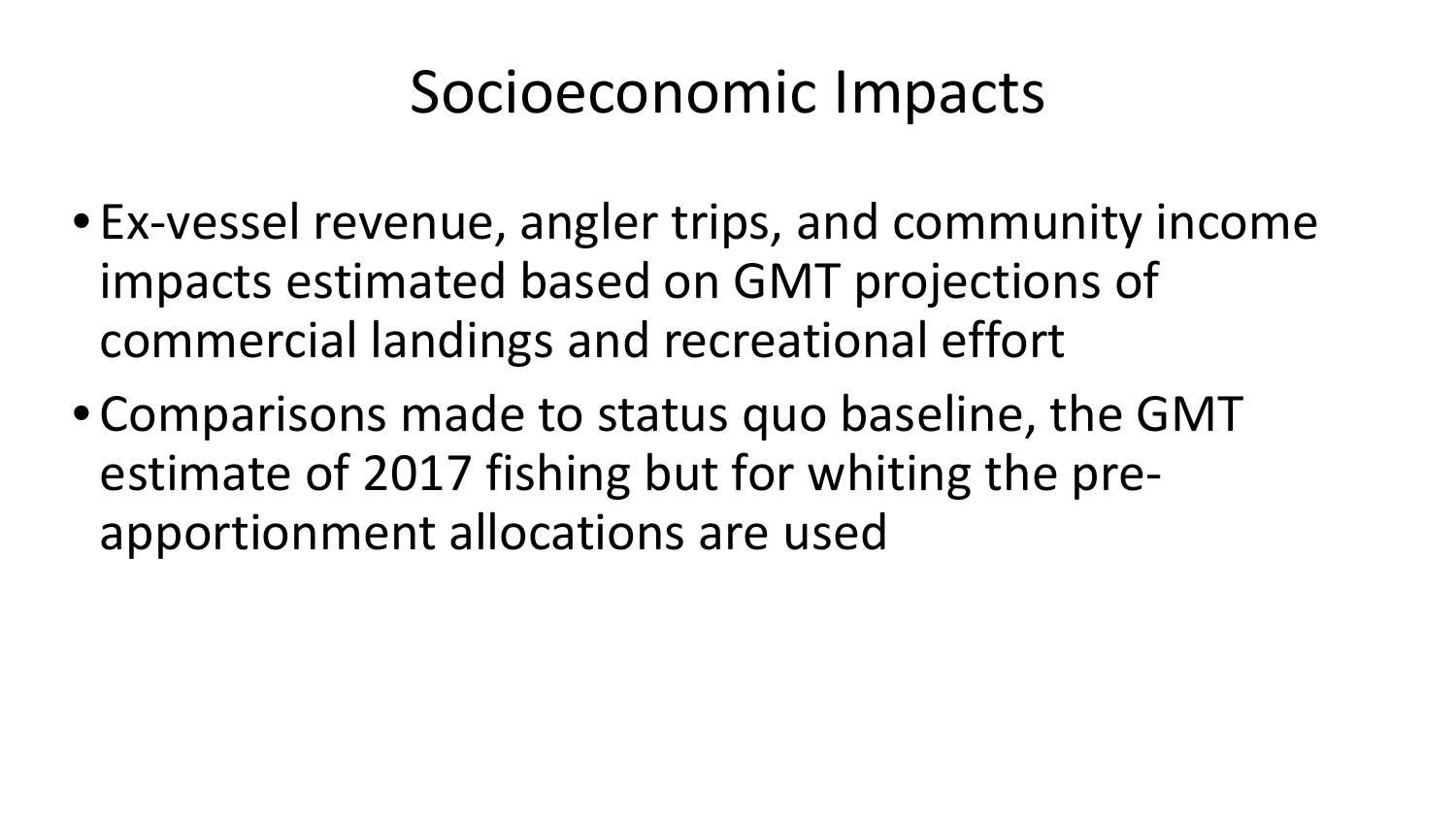#### Commercial Fishery Ex-vessel Revenue, Change from Status Quo (2017 \$ millions)

|                                  |                        |                      | Alternative | <b>Alternative</b> |  |
|----------------------------------|------------------------|----------------------|-------------|--------------------|--|
| <b>Fishery Sector</b>            | <b>Status Quo</b>      | <b>No Action</b>     |             | $\mathbf{z}$       |  |
| <b>Shoreside Sectors:</b>        |                        |                      |             |                    |  |
| Whiting                          | 21.1                   | $+0.000$             |             |                    |  |
| Non-whiting Trawl+Non-trawl IFQ  | 37.9                   | $+0.526$<br>$+0.539$ |             |                    |  |
| <b>Limited Entry Fixed Gear</b>  | 18.9                   | $+0.905$             |             |                    |  |
| <b>Nearshore Open Access</b>     | 4.5                    | $+0.826$             |             |                    |  |
| Non-nearshore Open Access        | 3.6                    | $+0.175$             |             |                    |  |
| <b>Incidental Open Access</b>    | 0.2                    | $+0.000$             |             |                    |  |
| Tribal (incl. whiting)           | 11.7                   | $-0.403$             |             |                    |  |
| <b>Shoreside sectors' Totals</b> | 97.9                   | 2.029<br>2.043       |             |                    |  |
|                                  | <b>At-sea Sectors:</b> |                      |             |                    |  |
| Non Tribal Whiting               | 34.6                   | $+0.000$             |             |                    |  |
| <b>Tribal Whiting</b>            | 6.9                    | $+0.000$             |             |                    |  |
| <b>At-sea sectors' Totals</b>    | 41.5                   | $+0.000$             |             |                    |  |
| <b>TOTAL Groundfish Revenue</b>  | 139.4                  | $+2.029$<br>$+2.043$ |             |                    |  |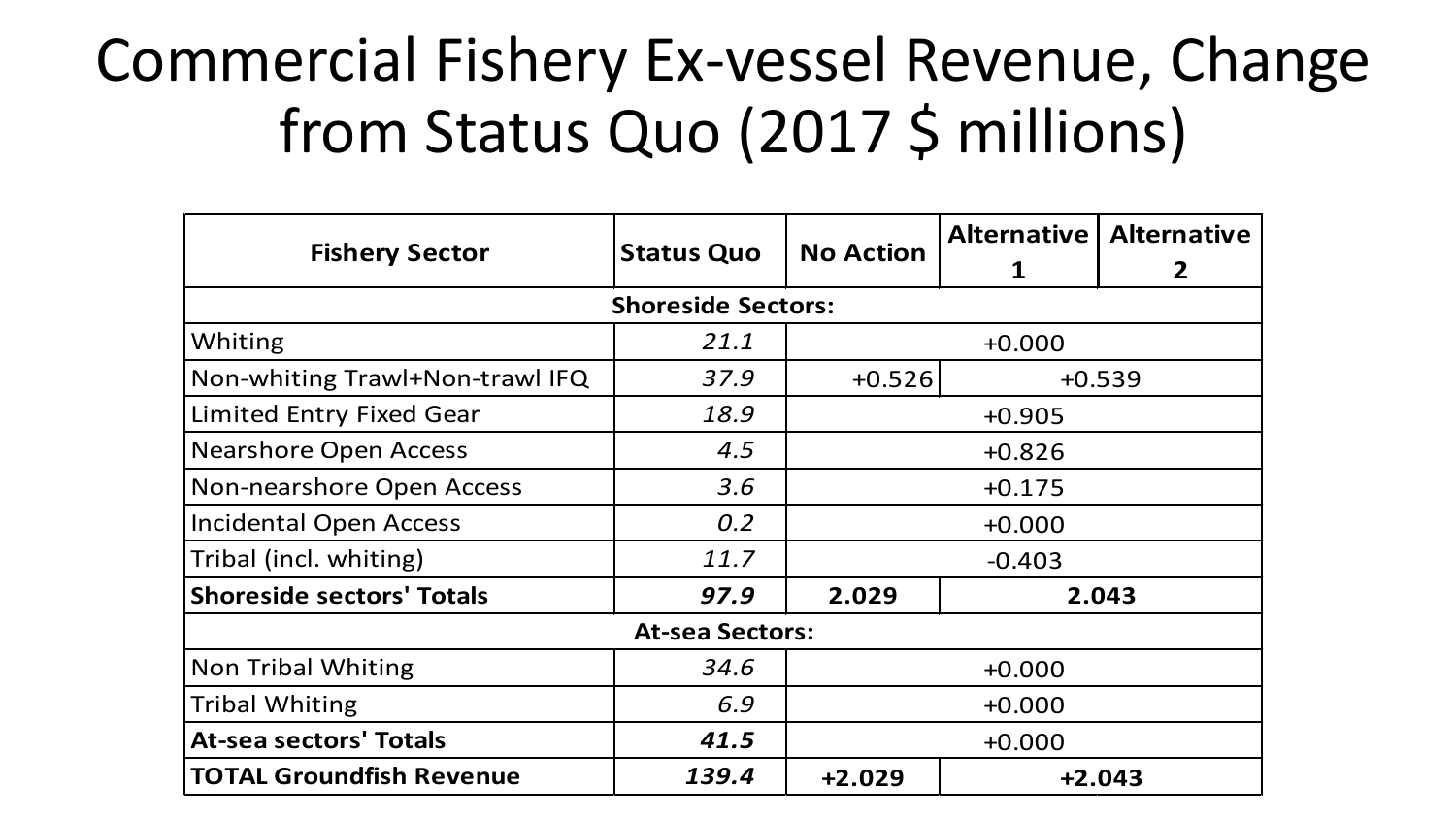#### Commercial Fishery Income Impacts, Change from Status Quo (2017 \$ millions)

| <b>Community Groups</b>     | <b>Status Quo</b> | No Action, Alternative 1,<br><b>Alternative 2</b> |
|-----------------------------|-------------------|---------------------------------------------------|
| <b>Puget Sound</b>          | 7.3               | $+0.5$                                            |
| <b>Washington Coast</b>     | 20.0              | $+0.2$                                            |
| Astoria-Tillamook           | 43.7              | $+0.3$                                            |
| Newport                     | 22.0              | $+0.1$                                            |
| <b>Coos Bay-Brookings</b>   | 11.1              | $+0.5$                                            |
| <b>Crescent City-Eureka</b> | 8.5               | $+0.2$                                            |
| Fort Bragg – Bodega Bay     | 7.3               | $+0.5$                                            |
| San Francisco Area          | 2.7               | $+0.2$                                            |
| $SC - Mo - MB$              | 5.9               | $+0.7$                                            |
| $SB - LA - SD$              | 10.0              | $+0.1$                                            |
| <b>Coastwide Total</b>      | 138.5             | $+3.3$                                            |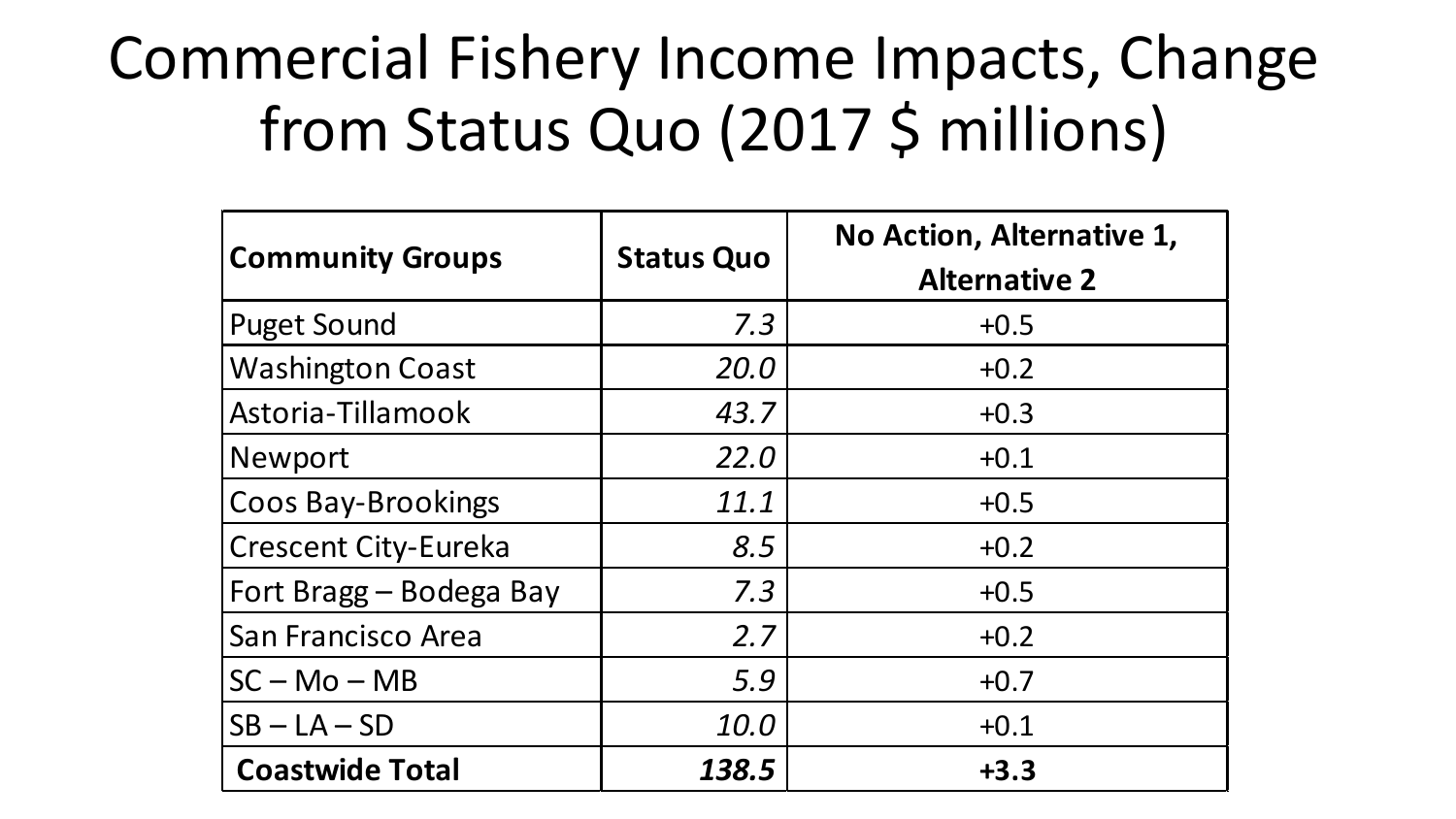#### Recreational Fishery Income Impacts (\$ millions), Change from Status Quo

|                                |                                    | <b>No</b>                    |        | <b>Alternative Alternative</b> |  |
|--------------------------------|------------------------------------|------------------------------|--------|--------------------------------|--|
| <b>Community Groups</b>        | <b>Status Quo</b><br><b>Action</b> |                              |        |                                |  |
| <b>Puget Sound</b>             |                                    |                              |        |                                |  |
| <b>Washington Coast</b>        | 6.9                                | $+0.2$                       | $+0.9$ |                                |  |
| Astoria-Tillamook              | 1.8                                |                              |        |                                |  |
| Newport                        | 7.9                                |                              |        |                                |  |
| <b>Coos Bay-Brookings</b>      | 3.3                                |                              |        |                                |  |
| <b>Crescent City-Eureka</b>    | 5.4                                | $+1.9$                       |        |                                |  |
| <b>Fort Bragg - Bodega Bay</b> | 3.4                                | $\qquad \qquad$              | $+1.2$ |                                |  |
| San Francisco Area             | 14.6                               |                              | $+3.7$ |                                |  |
| $ SC - Mo - MB $               | 16.7                               | $+3.8$                       |        |                                |  |
| $ SB - LA - SD$                | 125.1                              | $+43.5$                      |        |                                |  |
| <b>Coastwide Total</b>         | 185.1                              | $+54.2$<br>$+0.2$<br>$+54.8$ |        |                                |  |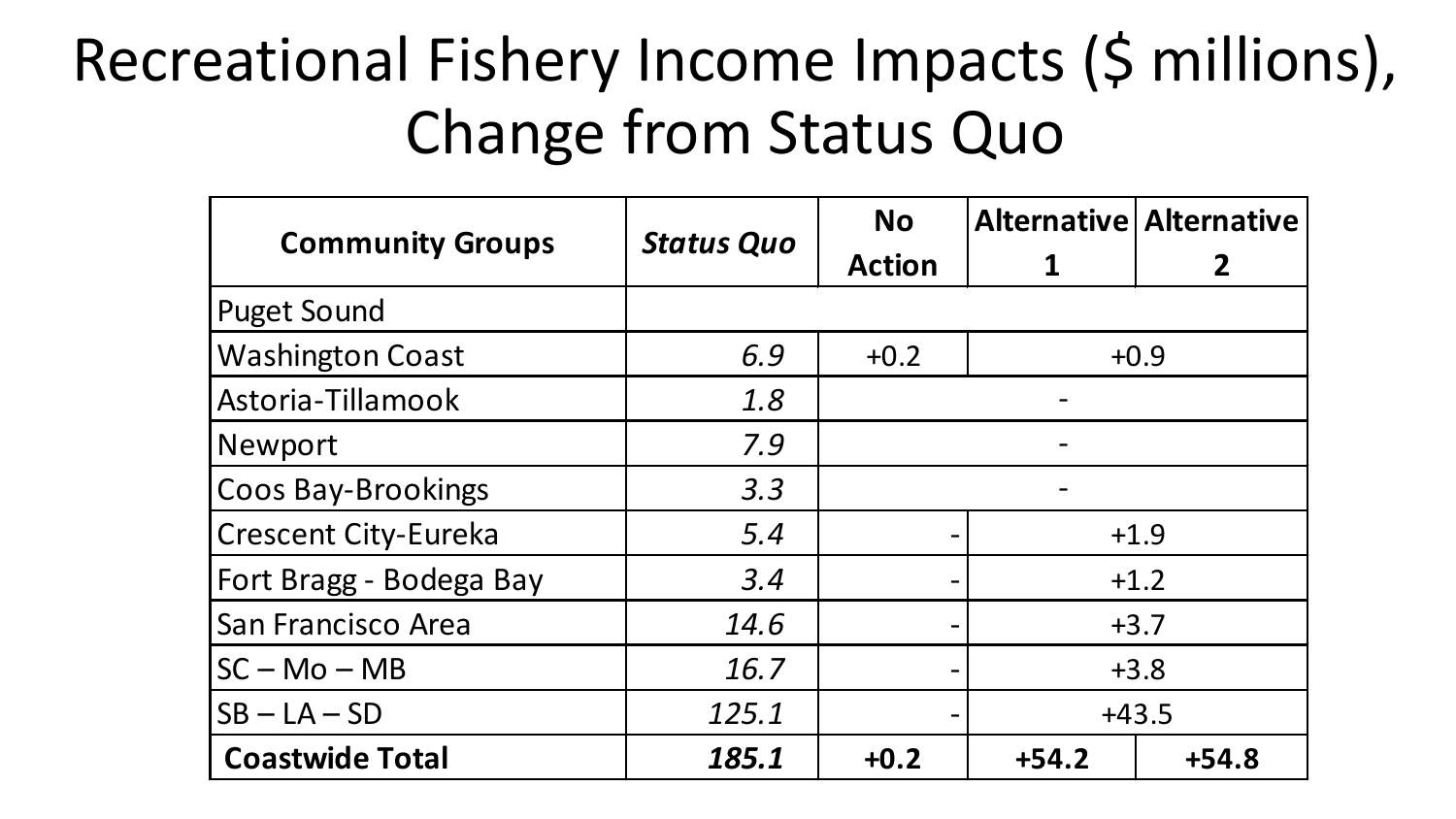# New Management Measures

Details provided in April Mentioned now as a reminder of what they are